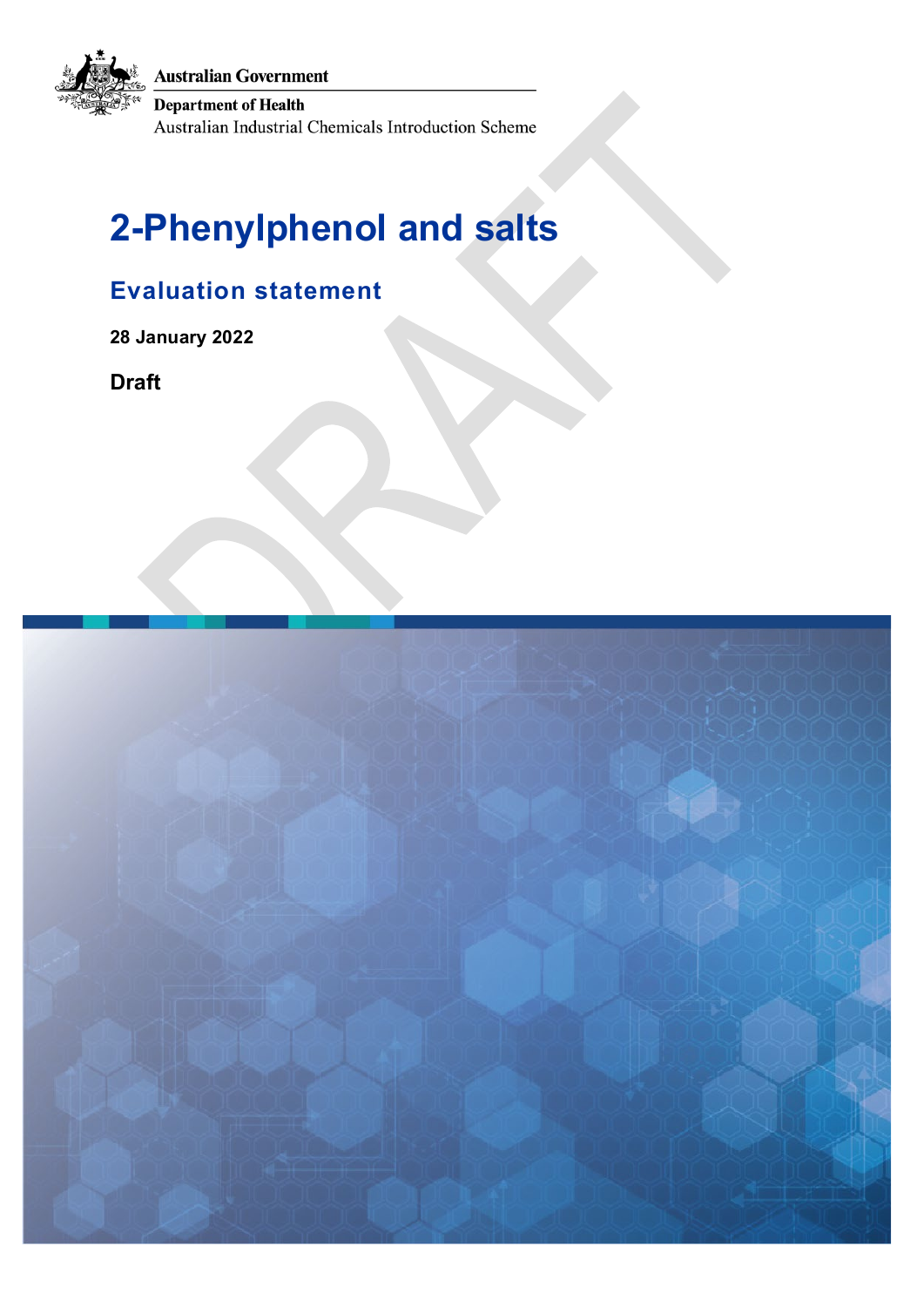# **Table of contents**

### Contents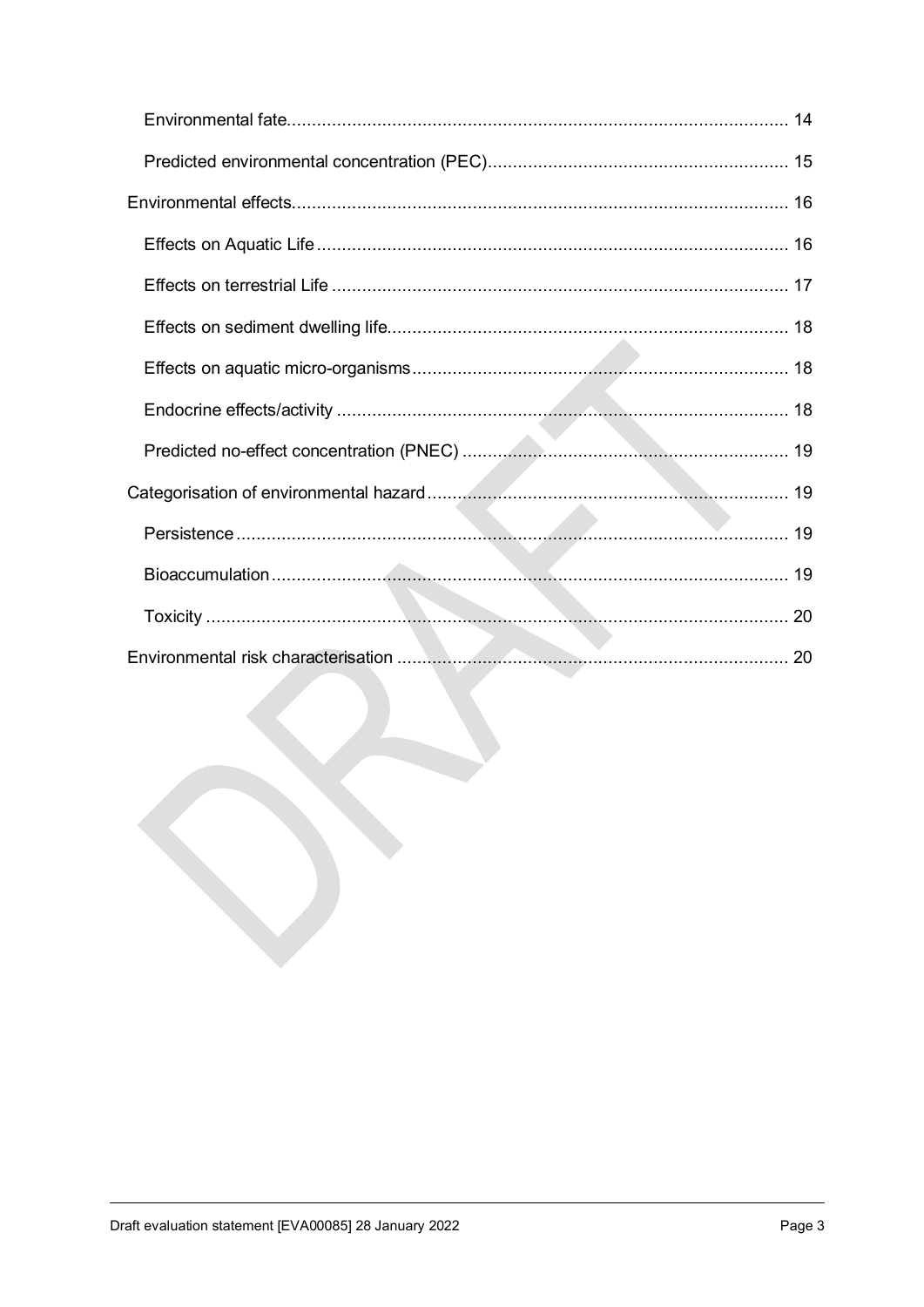# <span id="page-3-0"></span>AICIS evaluation statement

# <span id="page-3-1"></span>Subject of the evaluation

2-Phenylphenol and salts

## <span id="page-3-2"></span>Chemicals in this evaluation

| <b>Name</b>                                     | <b>CAS</b> registry number |
|-------------------------------------------------|----------------------------|
| $[1,1'-Biphenyl]-2-ol$                          | $90-43-7$                  |
| [1,1'-Biphenyl]-2-ol, sodium salt               | 132-27-4                   |
| [1,1'-Biphenyl]-2-ol, sodium salt, tetrahydrate | 6152-33-6                  |
| [1,1'-Biphenyl]-2-ol, potassium salt            | 13707-65-8                 |

## <span id="page-3-3"></span>Reason for the evaluation

Evaluation Selection Analysis indicated a potential environmental risk.

# <span id="page-3-4"></span>Parameters of evaluation

This evaluation considers the environmental risks associated with the industrial use of [1,1'-biphenyl]-2-ol, hereinafter referred to as 2-phenylphenol (2PP), and its sodium (S2PP) and potassium (P2PP) salts. This group of chemicals has been assessed for risks to the environment according to the following parameters:

- default imported volumes of 100 tonnes per annum each for 2-phenylphenol and both forms of the sodium salt
- a notified volume of up to 100 tonnes per annum for the potassium salt
- industrial uses listed in the 'Summary of Use' section
- expected release primarily to sewage treatment plants (STPs) from their industrial uses.

Chemicals in this evaluation have been assessed as a group as they have similar use patterns and will all form the same chemical species (2-phenylphenol) under normal environmental conditions. The environmental risks of the sodium and potassium cations of the corresponding salts in this evaluation are not considered, as they are either ubiquitous in the environment or have previously been assessed.

### <span id="page-3-5"></span>Summary of evaluation

#### <span id="page-3-6"></span>Summary of introduction, use and end use

2-Phenylphenol is a high production volume chemical with a complex variety of industrial and other uses. No information on domestic introduction volumes is available for 2-phenylphenol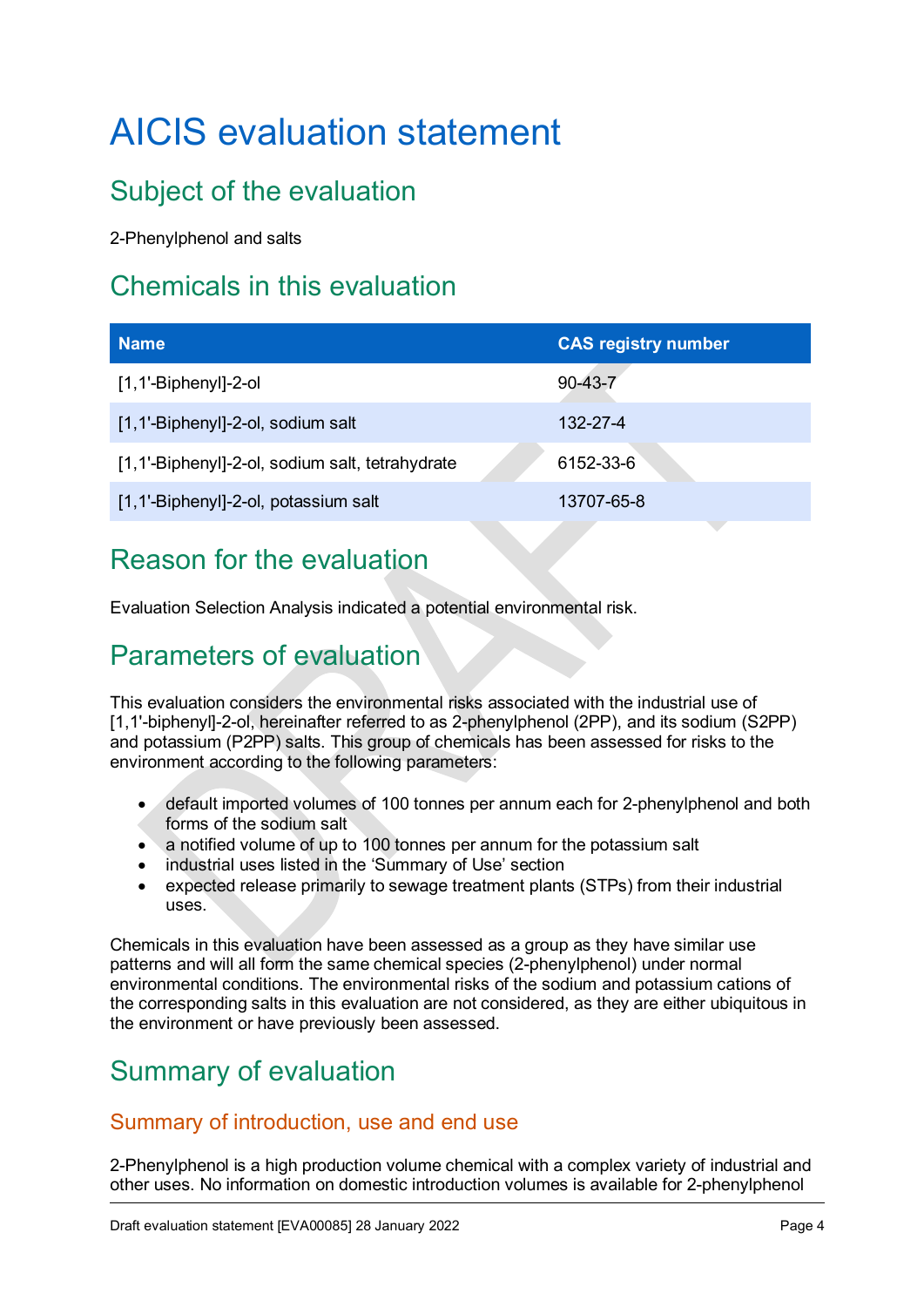or the sodium salt and its tetrahydrate. The potassium salt of 2-phenylphenol has previously been assessed for introduction in Australia as a preservative in water-based products used in paper manufacture at volumes of 30–100 tonnes/year (NICNAS, 2006). The other chemicals are each assumed to be used at the default domestic introduction volume of 100 tonnes/year.

This group of chemicals has been assessed for use as biocides, preservatives, and intermediates in the following industrial products:

- adhesive and sealant products
- apparel and footwear care products
- arts, crafts, and hobby products
- fuel, oil, fuel oil additives and related products
- lubricant and grease products
- personal care products limited environmental release
- paint and coating products
- plastic and polymer products
- construction products not covered by other end uses
- ink, toner, and colourant products
- air care products
- automotive care products
- cleaning and furniture care products
- laundry and dishwashing products
- paper products
- personal care products not covered by other end uses
- any other end use not covered above (e.g., intermediate).

#### <span id="page-4-0"></span>**Environment**

#### **Summary of environmental hazard characteristics**

According to domestic environmental hazard thresholds and based on the available data chemicals in this group are:

- Not Persistent (not P)
- Not Bioaccumulative (not B)
- Toxic (T).

There is some evidence to suggest that these chemicals may cause some endocrinemediated effects in fish.

#### **Environmental hazard classification**

These chemicals satisfy the criteria for classification according to Globally Harmonised System of Classification and Labelling of Chemicals (GHS) (UNECE, 2017). The classification of the acute and chronic aquatic hazards posed by these chemicals was performed based on the measured ecotoxicity data presented in this evaluation. This evaluation does not consider classification of physical hazards and health hazards: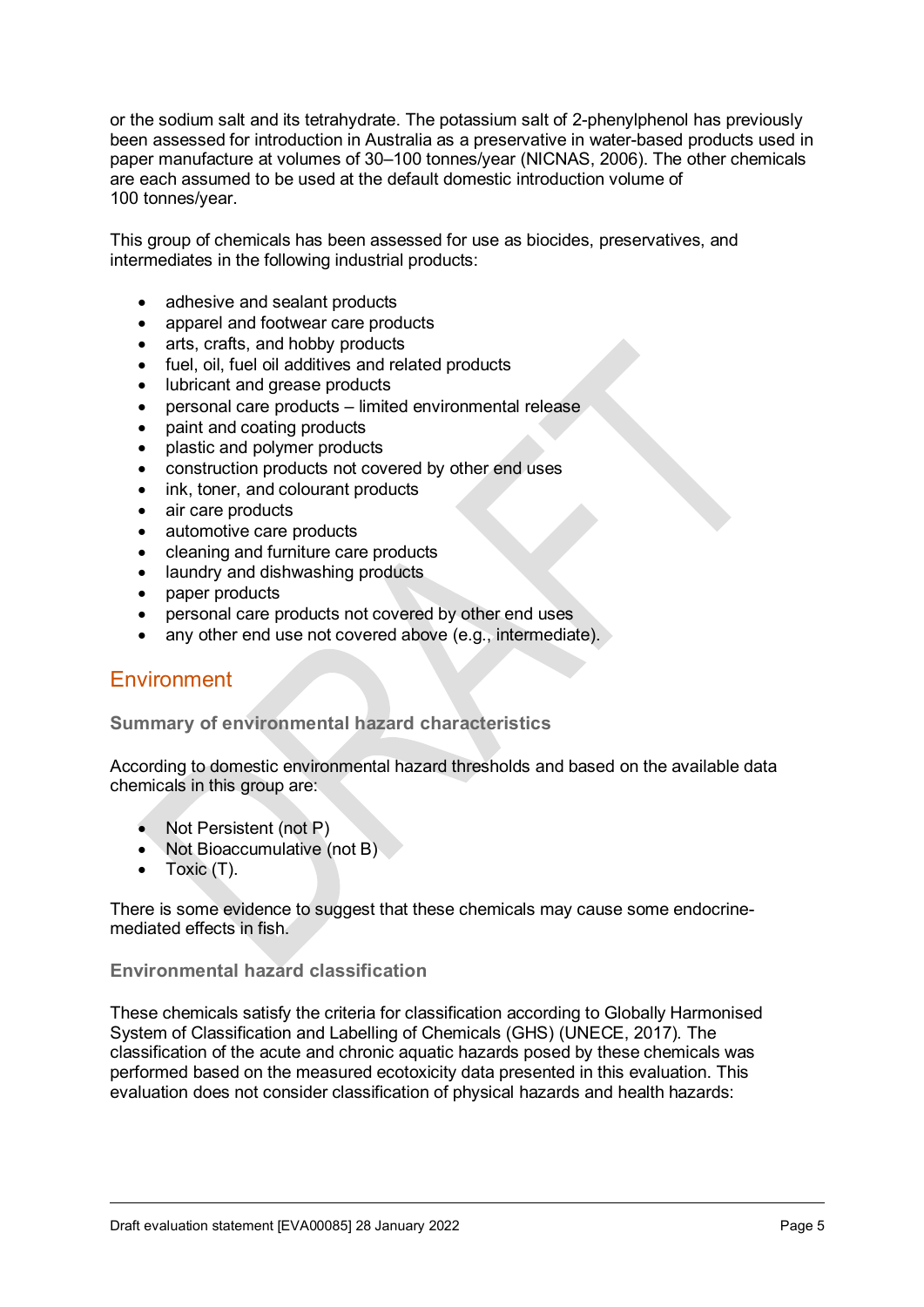| <b>Environmental Hazard</b> | <b>Hazard Category</b> | <b>Hazard Statement</b>                                       |
|-----------------------------|------------------------|---------------------------------------------------------------|
| Acute Aquatic               | Acute Ag. - Cat. 2     | H401: Toxic to aquatic life                                   |
| <b>Chronic Aquatic</b>      | Chronic Aq. - Cat. 1   | H410: Very toxic to aquatic<br>life with long lasting effects |

**Summary of environmental risk**

2-Phenylphenol and its salts are readily biodegradable and have low bioaccumulation potential. These chemicals exhibit acute and significant chronic toxicity and some potential to cause endocrine-mediated effects in fish. They are classified as very toxic to aquatic life with long lasting effects.

Based on measured and predicted concentrations in Australian surface waters, and Australian and international sewage treatment plant effluent and biosolids, 2-phenylphenol and its salts are not expected to pose a significant risk to the Australian environment as environmental concentrations are below the levels likely to cause harmful effects.

There is evidence to suggest that these chemicals may cause some endocrine-mediated effects. Although some uncertainty remains, the available information indicates that significant endocrine effects are not expected at the predicted environmental concentrations or at levels below which other toxic effects occur.

### <span id="page-5-0"></span>**Conclusions**

The conclusions of this evaluation are based on the information described in this Evaluation statement.

The Executive Director is satisfied that the identified environment risks can be managed within existing risk management frameworks. This is provided that all requirements are met under environmental, workplace health and safety and poisons legislation as adopted by the relevant state or territory.

Note: Obligations to report additional information about hazards under *Section 100 of the Industrial Chemicals Act 2019* apply. In addition, for CAS No. 13707-65-8 obligations apply to provide any information specifically required by the terms of the Inventory listing under *Section 101, of the Industrial Chemicals Act 2019.*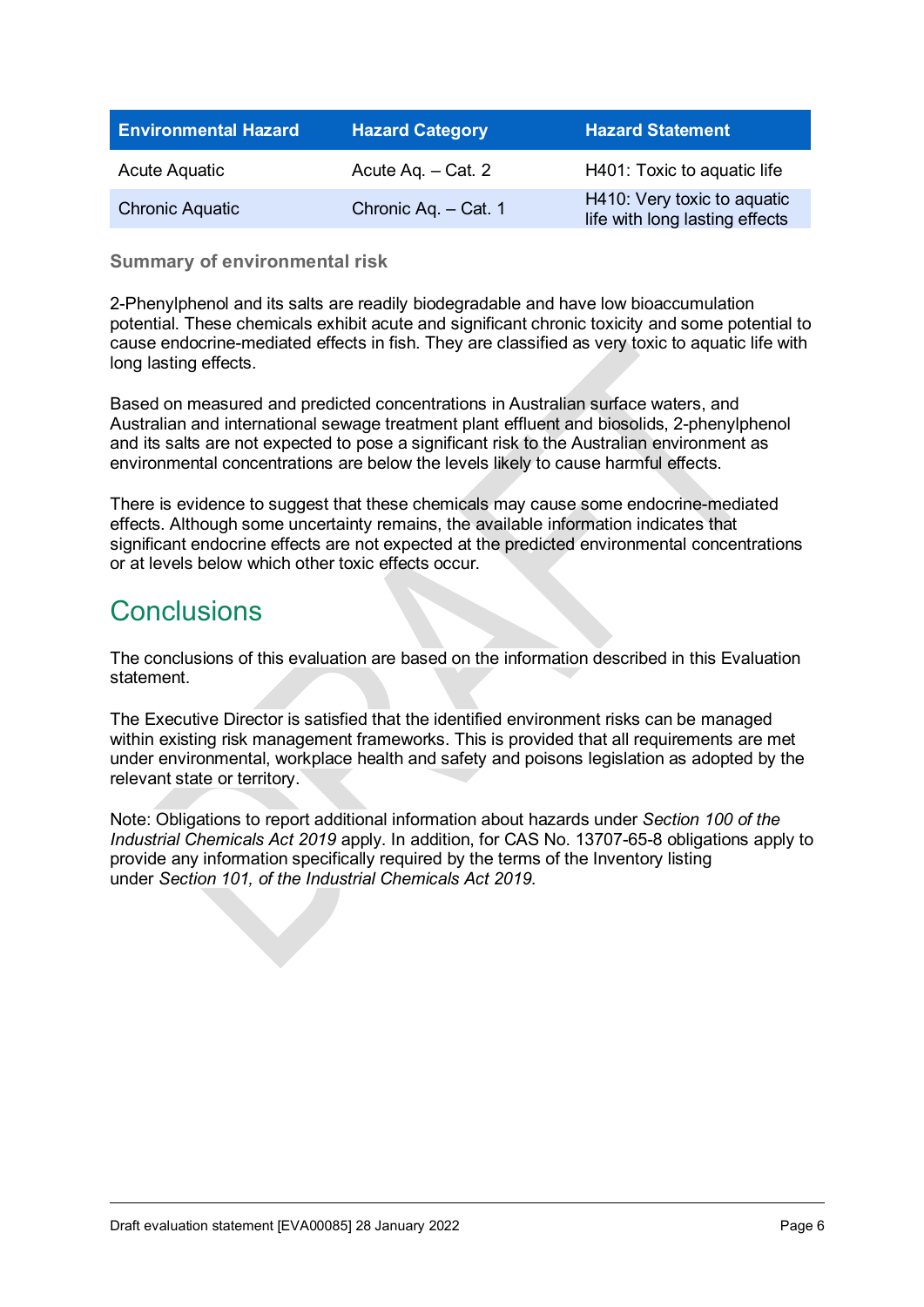# <span id="page-6-0"></span>Supporting information

# <span id="page-6-1"></span>**Rationale**

This evaluation considers the environmental risks associated with the industrial use of [1,1'-biphenyl]-2-ol, hereinafter referred to as 2-phenylphenol (2PP), and its salts. Chemicals in this group are used in high volumes internationally and were selected for evaluation because the Evaluation Selection Analysis indicated a potential risk to the environment. Chemicals in this evaluation have been assessed as a group as they have similar use patterns and will all form the same chemical species (2-phenylphenol) under normal environmental conditions.

The potassium salt of 2-phenylphenol (P2PP) was previously assessed as a new chemical under the former, *Industrial Chemical (Notification and Assessment) Act* 1989, and subsequently added to the Australian Inventory of Industrial Chemicals (NICNAS, 2006). This chemical is included in this evaluation due to new information about the possible endocrine effects of 2PP and its salts.

# <span id="page-6-2"></span>Chemical identity

This evaluation considers 2-phenylphenol (2PP, CAS No. 90-43-7), and its potassium and sodium salts and hydrates listed on the Australian Inventory of Industrial Chemicals.

2-phenylphenol is prepared by auto-condensation of cyclohexanone to give 2-cyclohexenylcyclohexanone, which is subsequently dehydrogenated to 2PP (Fiege et al. 2012). As a weak acid, 2PP reacts with strong bases (e.g., NaOH, KOH) to form salts that are soluble in water (Weber et al. 2012). The sodium salt and its tetrahydrate (S2PP, CAS Nos. 132-27-4 and 6152-33-6, respectively) and the potassium salt (P2PP, CAS No. 13707- 65-8) are formed in this way:

| CAS No.<br>$90 - 43 - 7$<br>2-phenylphenol (2PP)                                                                                                                                                                  | <b>Chemical name</b> |
|-------------------------------------------------------------------------------------------------------------------------------------------------------------------------------------------------------------------|----------------------|
|                                                                                                                                                                                                                   |                      |
| orthophenylphenol (OPP)<br>2-biphenylol<br>o-phenylphenol<br>biphenyl-2-ol<br>2-hydroxybiphenyl<br><b>Synonyms</b><br>o-xenol<br>Trade names include Dowicide, Torsite, Preventol,<br>Nipacide and Lysol (NCBIa). |                      |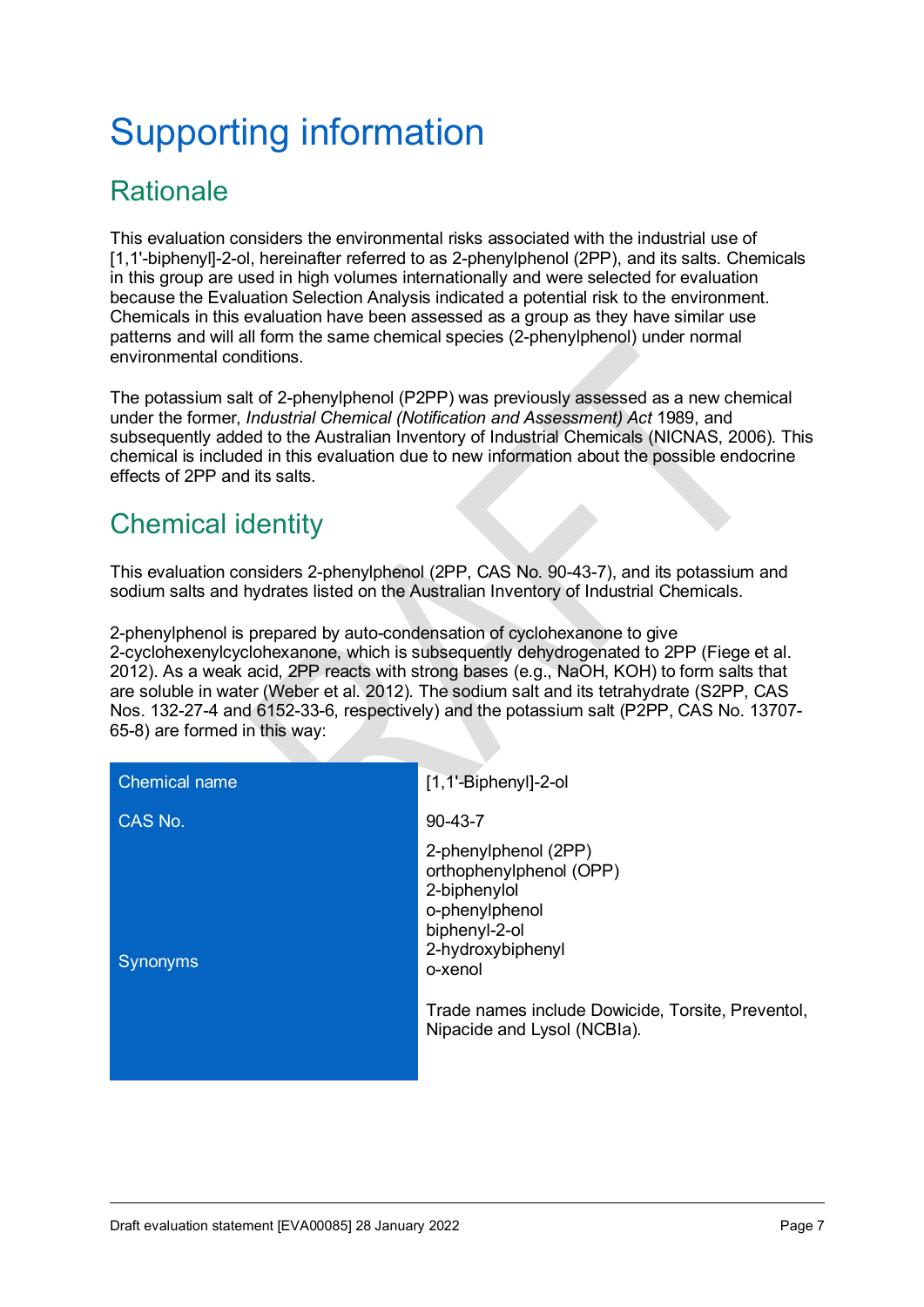| <b>Structural formula</b>   | OH                        |
|-----------------------------|---------------------------|
| Molecular formula           | $C_{12}H_{10}O$           |
| Molecular weight (g/mol)    | 170.21                    |
| <b>SMILES</b>               | C1=CC=C(C=C1)C2=CC=CC=C2O |
| <b>Chemical description</b> |                           |
|                             |                           |

| <b>Chemical name</b>        | [1,1'-Biphenyl]-2-ol, sodium salt                                                                                                                                                   |
|-----------------------------|-------------------------------------------------------------------------------------------------------------------------------------------------------------------------------------|
| CAS No.                     | 132-27-4                                                                                                                                                                            |
| Synonyms                    | 2-phenylphenol sodium salt (S2PP)<br>sodium [1,1'-biphenyl]-2-olate<br>sodium 2-biphenylate<br>sodium o-phenylphenate<br>sodium o-phenylphenoxide<br>2-hydroxybiphenyl, sodium salt |
| <b>Structural formula</b>   | $\overline{Na}$                                                                                                                                                                     |
| Molecular formula           | $C_{12}H_9O$ . Na                                                                                                                                                                   |
| Molecular weight (g/mol)    | 192.19                                                                                                                                                                              |
| <b>SMILES</b>               | C1=CC=C(C=C1)C2=CC=CC=C2[O-].[Na+]                                                                                                                                                  |
| <b>Chemical description</b> |                                                                                                                                                                                     |
|                             |                                                                                                                                                                                     |

| <b>Chemical name</b> |  |
|----------------------|--|
| CAS No.              |  |

[1,1'-Biphenyl]-2-ol, sodium salt, tetrahydrate

6152-33-6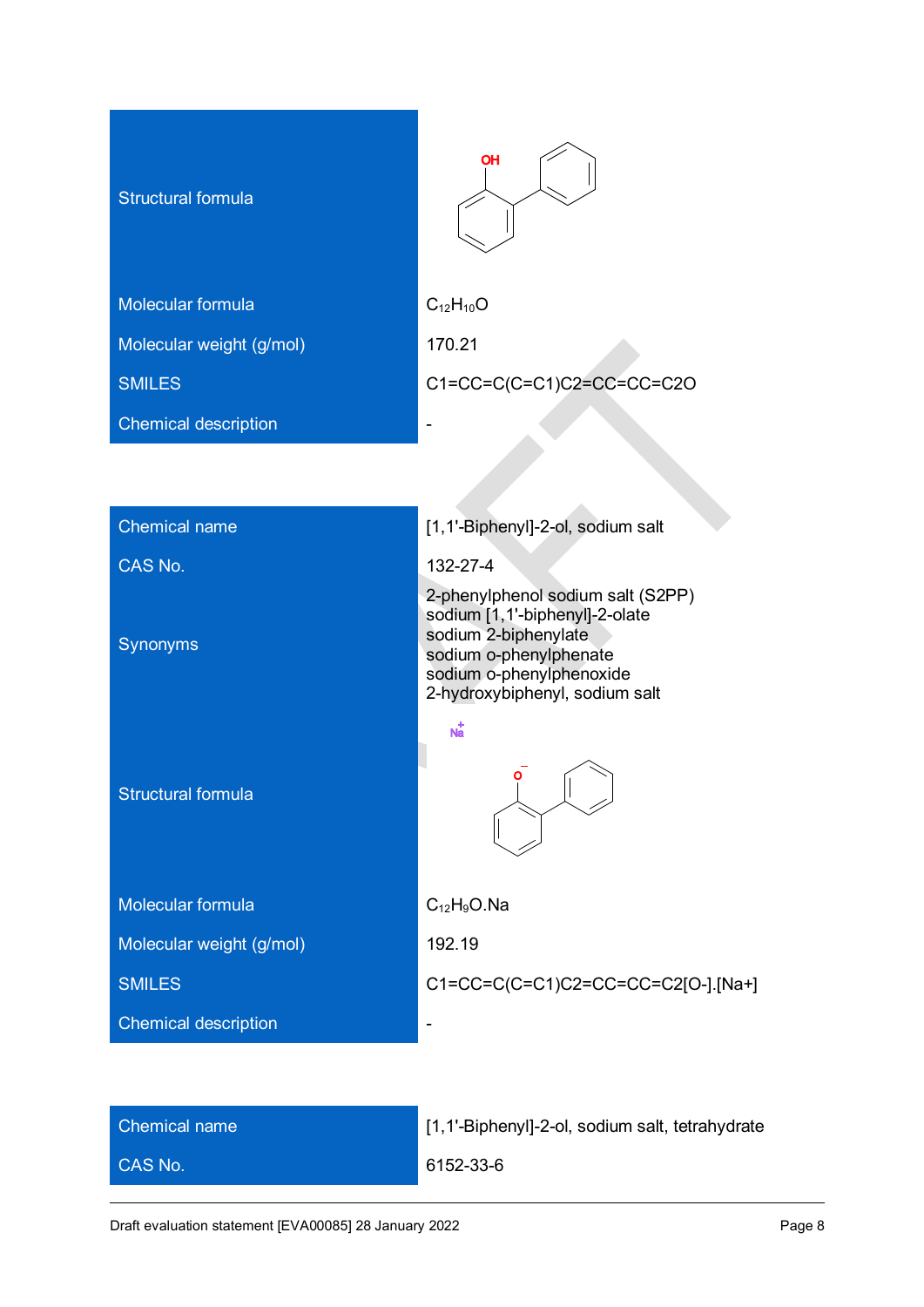| Synonyms                    | 2-phenylphenol sodium salt tetrahydrate (S2PP)<br>o-Phenylphenol, sodium salt, tetrahydrate<br>sodium [1,1'-biphenyl]-2-olate tetrahydrate<br>sodium 2-biphenylate tetrahydrate<br>sodium o-phenylphenate tetrahydrate<br>sodium o-phenylphenoxide tetrahydrate |
|-----------------------------|-----------------------------------------------------------------------------------------------------------------------------------------------------------------------------------------------------------------------------------------------------------------|
| <b>Structural formula</b>   | $OH2$ OH <sub>2</sub><br>OH <sub>2</sub><br>OH <sub>2</sub><br>$N_{a}^{\dagger}$                                                                                                                                                                                |
| Molecular formula           | $C_{12}H_9O.4H_2O.Na$                                                                                                                                                                                                                                           |
| Molecular weight (g/mol)    | 264.25                                                                                                                                                                                                                                                          |
| <b>SMILES</b>               | C1=CC=C(C=C1)C2=CC=CC=C2[O-].O.O.O.O.[Na+]                                                                                                                                                                                                                      |
| <b>Chemical description</b> |                                                                                                                                                                                                                                                                 |
|                             |                                                                                                                                                                                                                                                                 |
|                             |                                                                                                                                                                                                                                                                 |
| <b>Chemical name</b>        | [1,1'-Biphenyl]-2-ol, potassium salt                                                                                                                                                                                                                            |
| CAS No.                     | 13707-65-8                                                                                                                                                                                                                                                      |
| Synonyms                    | 2-phenylphenol potassium salt (P2PP)<br>potassium [1,1'-biphenyl]-2-olate<br>potassium 2-biphenylate<br>potassium o-phenylphenate<br>potassium o-phenylphenoxide<br>2-hydroxybiphenyl, potassium salt                                                           |
|                             | $\kappa^+$                                                                                                                                                                                                                                                      |
| <b>Structural formula</b>   |                                                                                                                                                                                                                                                                 |
| Molecular formula           | $C_{12}H_9O.K$                                                                                                                                                                                                                                                  |
| Molecular weight (g/mol)    | 208.30                                                                                                                                                                                                                                                          |
| <b>SMILES</b>               | C1=CC=C(C=C1)C2=CC=CC=C2[O-].[K+]                                                                                                                                                                                                                               |
| <b>Chemical description</b> |                                                                                                                                                                                                                                                                 |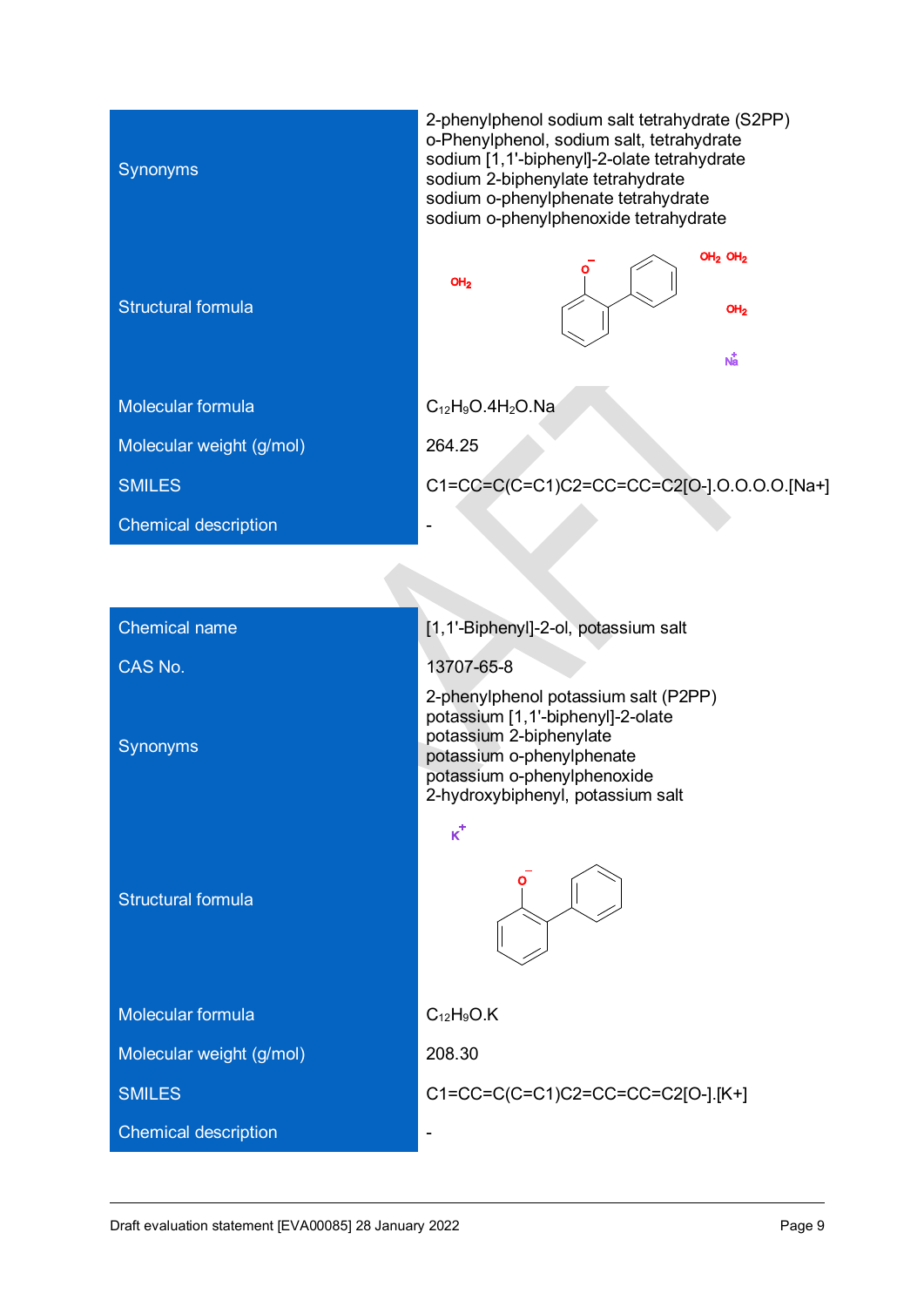## <span id="page-9-0"></span>Relevant physical and chemical properties

Measured physical and chemical property data for 2-phenylphenol were retrieved from the databases included in the Organisation for Economic Co-operation and Development (OECD) QSAR Toolbox (LMC, 2021) and dossiers submitted under the Registration, Evaluation, Authorisation and Restriction of Chemicals (REACH) legislation in the European Union (EU) (REACHb). The Henry's Law constant was calculated from the measured values for water solubility and vapour pressure using EPISuite (US EPA, 2017):

| <b>Chemical</b>               | 2-phenylphenol (2PP)                          |
|-------------------------------|-----------------------------------------------|
| <b>Physical form</b>          | Solid                                         |
| <b>Melting point</b>          | 59°C (exp. database)                          |
| <b>Boiling point</b>          | 286°C (exp. database)                         |
| Vapour pressure               | 0.474 Pa at $20^{\circ}$ C (exp.)             |
| <b>Water solubility</b>       | 0.560 g/L at $20^{\circ}$ C (exp.)            |
| Henry's Law constant          | $0.14$ Pa $\cdot$ m <sup>3</sup> /mol (calc.) |
| Ionisable in the environment? | <b>No</b>                                     |
| pKa                           | 9.5 at 20°C (exp.)                            |
| $log K_{ow}$                  | 3.18 at 22.5°C (exp.)                         |

Compared to the parent chemical, the sodium and potassium salts of 2-phenylphenol are much more water soluble. The hydrated sodium salt has a higher vapour pressure due to bound water. However, in the aqueous environment, these chemicals are in pH dependent equilibrium and the salts will rapidly dissociate and form 2-phenylphenol (the free acid) as the dominant form in the environmentally relevant  $pH$  range ( $pH = 4-9$ ).

### <span id="page-9-1"></span>Introduction and use

### <span id="page-9-2"></span>Australia

No specific Australian use information has been identified for 2PP or S2PP. In 2006, P2PP was assessed in Australia as a new chemical with a maximum introduction volume of 30–100 tonnes/year over the following 5 years. It is used as a preservative in water-based products used in paper manufacture (NICNAS, 2006).

#### <span id="page-9-3"></span>International

2-Phenylphenol is listed by the OECD as a high production volume chemical indicating an international use volume of more than 1 000 t/year (OECD 2009, n.d.). It is also listed as a high production volume chemical in the United States, indicating it is produced or imported there in quantities exceeding 1 million pounds per year (about 500 t/year) (US EPAa). In the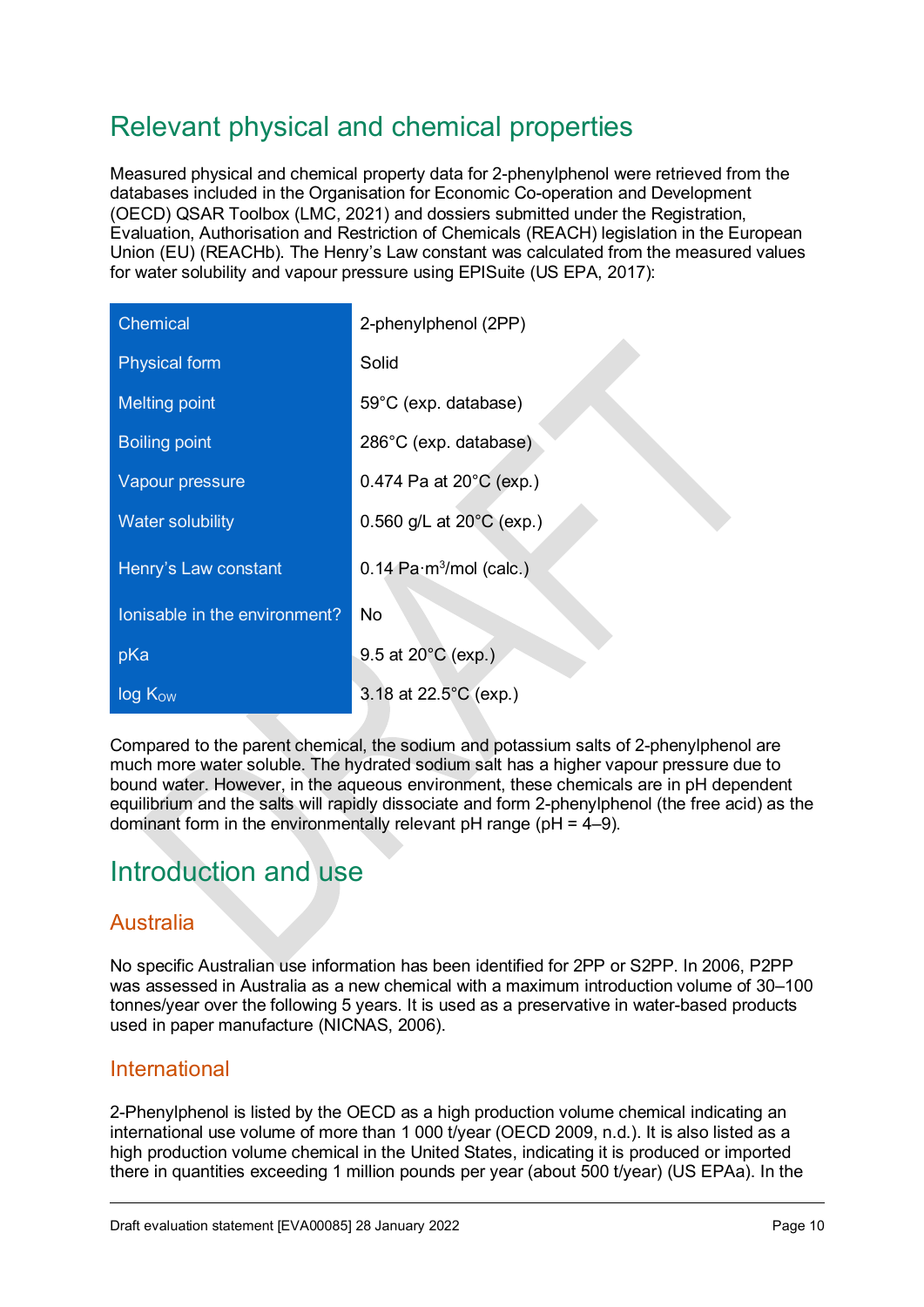European Union, 2PP and S2PP are each used in the range of 10 to 100 t/year (REACHa, REACHb). In the Nordic countries, the average annual use volume over the 5 year period from 2015–2019 was about 9 t/year (SPIN). In Japan, manufactured and imported quantities ranged from 1 000–6 000 t/year between 2015–2019 (NITE). The quantity range is 1–1 000 t/year on the Domestic Substances List in Canada (ECCC).

As reported in previous Australian assessments (NICNAS 2006, 2015), the following international uses have been identified through:

- the European Union REACH dossiers (REACHa, REACHb)
- the European Commission's Cosmetic Substances and Ingredients (CosIng) database (EC)
- Galleria Chemica (Chemwatch)
- the Haz-Map occupational health database (Haz-Map)
- the Substances and Preparations in Nordic countries database (SPIN)
- the Personal Care Products Council's International Cosmetic Ingredient Dictionary and Handbook (PCPC)
- the US National Library of Medicine's Hazardous Substances Data Bank (NCBIb)
- various international assessments (CEPA 2007, 2016; German Research Foundation, 2020; IARC, 1999; INCHEM, 1999).

Chemicals in this group have the following reported cosmetics uses:

- as cosmetic preservatives
- in hair colouring preparations
- as ingredients in fragrances
- as ingredients in cleansing products such as cold creams, cleansing lotions, liquids, pads, and in mud pack pastes.

Chemicals in this group have one or more of the following reported uses in consumer products:

- in lubricants and additives
- as preservatives in cleaning/washing agents
- as preservatives in food packaging
- in paints, lacquers, and varnishes
- in aerosol disinfectant products
- in automobile polishes, ceramic glazes, laundry starch, inks, and dyes
- in odour agents.

Chemicals in this group have one or more of the following reported commercial uses:

- in metal working fluids, such as cutting emulsions
- in adhesives and binding agents
- in absorbents and adsorbents
- in construction materials
- in impregnation materials
- in leather, textile and wood treatment, rubber, and paper manufacturing.

Chemicals in this group have the following reported site limited uses: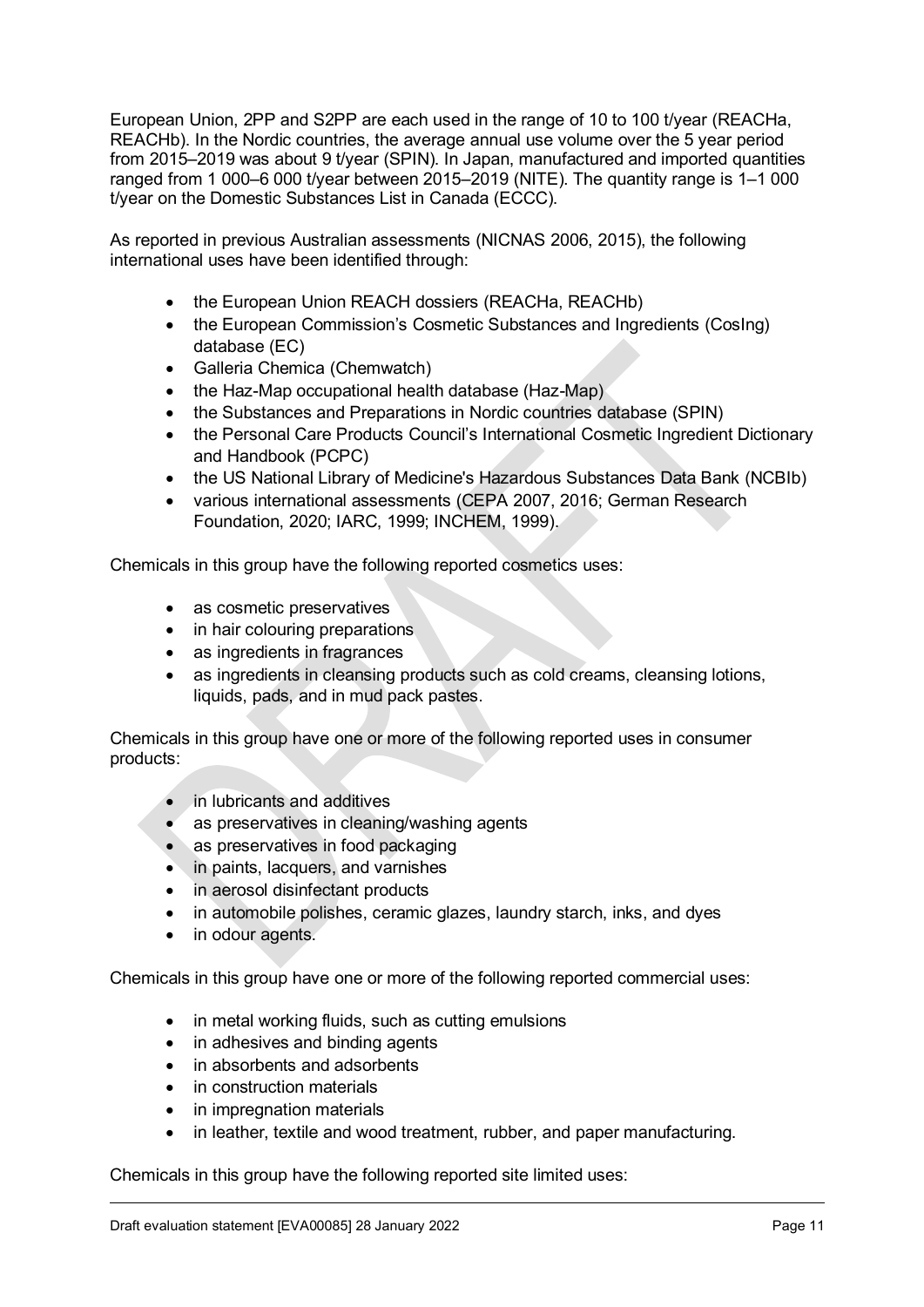- as an accelerator during dyeing of synthetic fibres
- in manufacturing dyes and thermoplastics (plasticiser)
- in manufacturing polymers, resins, and rubber.

In most cases the functional use of 2-phenylphenol and its salts is as a biocide, preservative, disinfectant, sanitising agent or intermediate in various industries. Chemicals in this group also have reported non-industrial uses in pesticides, therapeutic goods, and food additives in some jurisdictions (NCBIa, NCBIb). These non-industrial uses are outside the scope of this evaluation.

### <span id="page-11-0"></span>Existing Australian regulatory controls

Obligations apply to report additional information about hazards under *Section 100* and to provide any information specifically required by the terms of the Inventory listing under *Section 101, of the Industrial Chemicals Act 2019.*

#### <span id="page-11-1"></span>**Environment**

The industrial uses of chemicals in this evaluation are not subject to any specific national environmental regulation.

2-Phenylphenol appears as "ortho-phenylphenol" on the Australian Pesticides and Veterinary Medicine Authority (APVMA) Reserved Chemical Products list. 2PP may be used in agricultural and veterinary products as a disinfectant without requiring product registration.

### <span id="page-11-2"></span>International regulatory status

#### <span id="page-11-3"></span>United Nations

Chemicals in this evaluation are not currently identified as persistent organic pollutants (UNEP, 2001), ozone depleting substances (UNEP, 1987), or hazardous substances for the purpose of international trade (UNEP and FAO, 1998).

#### <span id="page-11-4"></span>Canada

Environment and Climate Change Canada and Health Canada recently published a draft screening assessment of the sodium salt (using 2-phenylphenol as an analogue), finding that there is a low risk of harm to the environment (Government of Canada, 2020).

#### <span id="page-11-5"></span>European Union

The chemical 2PP is permitted to be used as a preservative in cosmetics in the EU at up to 0.2% or 0.15% as phenol in rinse--off products and leave-on products, respectively (SCCS 2015, 2018). S2PP and P2PP are not permitted as cosmetic preservatives.

2-Phenylphenol is approved for use as a biocidal active substance under Biocidal Products Regulation (ECHAa). Biocidal products must be authorised before they can be made available on the market or used in the European Economic Area (EEA) and Switzerland. The regulation authorises the manufacture and use of biocidal and preservative chemicals on the European market, with the aim of high level consumer and environmental protection. The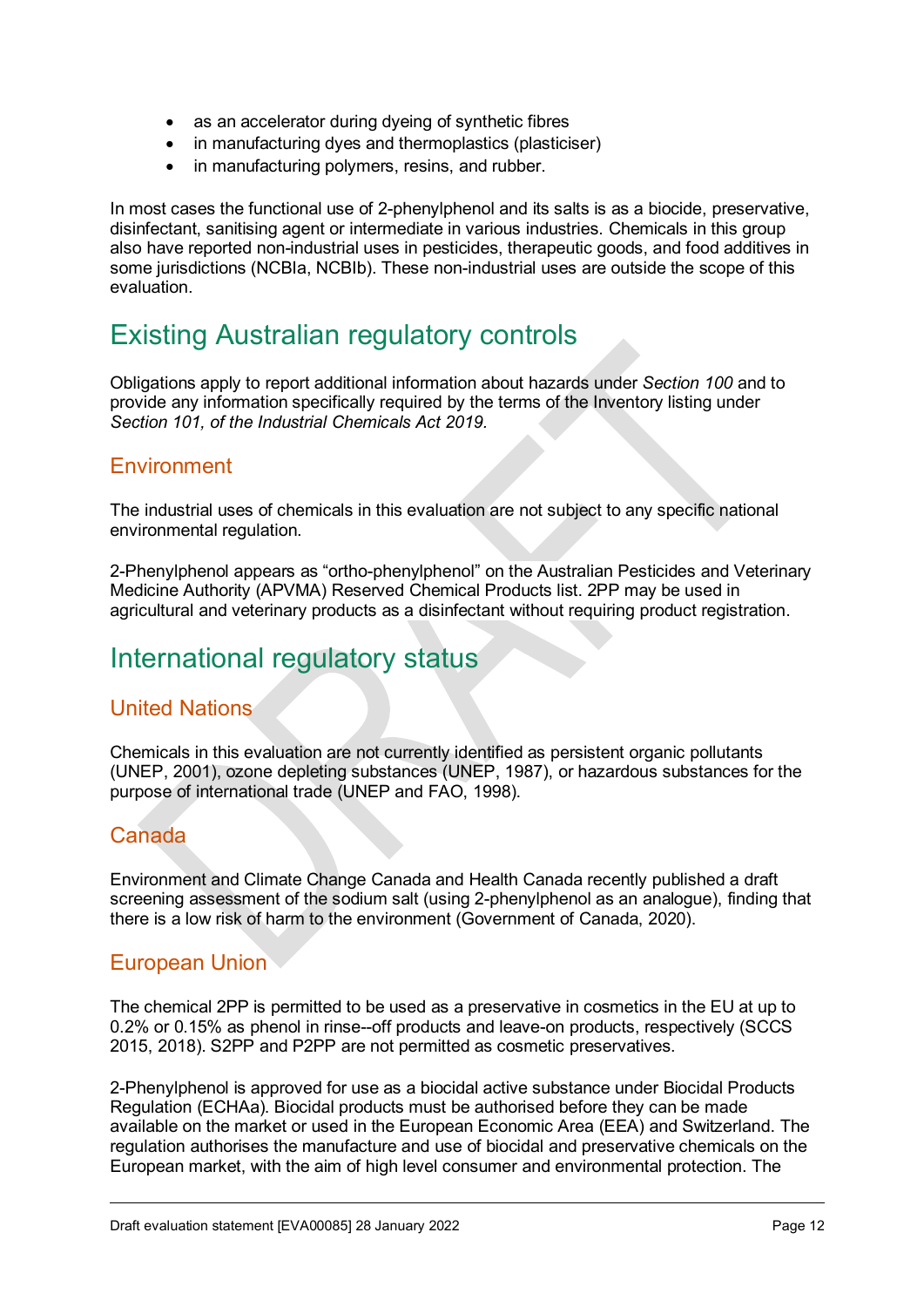following product types (PT) are approved (A) or have an initial application (IA) for approval in progress for 2PP (ECHAb):

- $PT01 H$ uman hygiene  $(A)$
- PT02 Disinfectants and algaecides not intended for direct application to humans or animals (A)
- PT03 Veterinary hygiene (A)
- PT04 Food and feed area  $(A)$
- PT06 Preservatives for products during storage (A)
- PT07 Film preservatives (IA)
- PT09 Fibre, leather, rubber, and polymerised materials preservatives (IA)
- PT10 Construction material preservatives (IA)
- PT13 Working or cutting fluid preservatives (A).

#### <span id="page-12-0"></span>United States of America

The US EPA recently released an Endocrine Disruptor Screening Program (EDSP) Tier 1 review of 2PP and a draft human health and ecological risk assessment (US EPA 2015, 2019). The EDSP review concluded that there was evidence of potential interaction with the oestrogen pathway in fish. Future EDSP Tier 2 testing of 2PP was recommended to better understand potential reproductive effects (US EPA, 2015).

### <span id="page-12-1"></span>Environmental exposure

2-Phenylphenol is a high production volume chemical with a complex variety of industrial and other uses. The primary function of 2-phenylphenol and its salts is as a biocide or preservative in a variety of industrial applications and products ranging from cosmetics to household products, as well as a variety of commercial and site limited uses. It may also have non-industrial use in pesticides and therapeutic goods, but these uses are outside the scope of this evaluation.

The use of chemicals in this evaluation in cosmetic and other consumer use products are expected to result in their release to sewers in wastewater following use. Depending on degradation and partitioning processes of chemicals in sewage treatment plants (STPs), some fraction of the quantity of chemicals in wastewater entering STPs can be emitted to the air compartment, to rivers or oceans and sediment in treated effluent, or to soil by application of biosolids to agricultural land (Struijs, 1996). The emissions of 2-phenylphenol and its salts to environmental surface waters, sediment, soil, and air are considered as part of this evaluation.

2-Phenylphenol and its salts are used in a variety of industries and products that may result in release to the environment (sewer, surface waters, air, or soil) through various waste streams. Other uses of the chemical are expected to result in its direct release to the environment.

Environmental monitoring data exists for 2-phenylphenol and is discussed further in the predicted environmental concentration (PEC) section of this Evaluation Statement.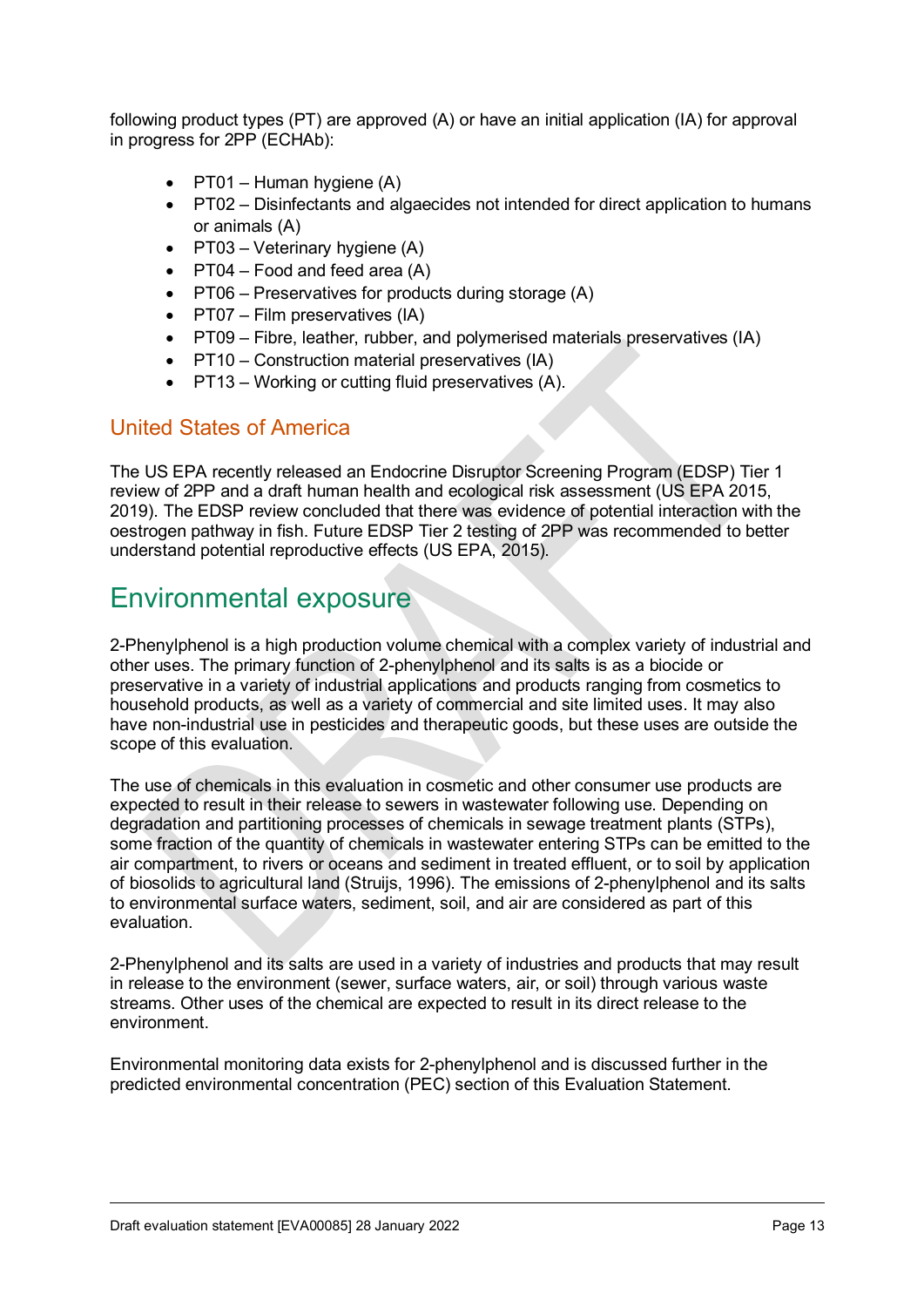### <span id="page-13-0"></span>Environmental fate

**Dissolution, speciation, and partitioning**

Chemicals in this group are expected to partition to the water, soil, and sediment compartments after release to the environment from their industrial use.

As a weak acid, 2-phenylphenol is in pH dependent equilibrium, dissociating to its conjugate base and hydrogen ions. However, in the environmentally relevant pH range, the dominant form is the undissociated free acid. In aqueous environments the very soluble sodium and potassium salts will dissociate into the conjugate base and sodium and potassium ions. At environmentally relevant pH, the free acid will rapidly be formed from the conjugate base, so this will partition in the same way as 2-phenylphenol.

2-Phenylphenol is the environmentally relevant species, and it is classified as moderately volatile (vapour pressure 0.01–1 Pa) and moderately soluble in water (10–1000 mg/L). Its estimated Henry's Law constant (>0.025 Pa·m<sup>3</sup>/mol) indicates a moderate volatility from water and moist soil (Mensink et al. 1995). The measured log  $K_{\text{OW}}$  value of 3.18 indicates it is moderately lipophilic and is expected to adsorb more readily to organic matter in soils or sediments due to its lower affinity for water. The measured  $K_{\text{OC}}$  values ranged between 252– 393 L/kg (log  $K_{\text{OC}}$  2.4–2.6) (REACHb). This indicates medium mobility in soil (McCall et al. 1980).

Calculations were undertaken with a standard multimedia partitioning (fugacity) model assuming sole emissions to air, water, or soil compartments (Level III approach). If solely emitted to air, 2-phenylphenol will partition predominantly to soil (58%), followed by water (8%) and sediment (2%), with 34% remaining in the air compartment. If emitted solely to water, 2-phenylphenol mostly remains in water (98.4%), with the remainder (1.6%) partitioning to sediment. Emissions to soil will remain in soil (>99%). Fugacity modelling assuming equal emissions to air, water and soil (Level III approach) indicates partitioning to soil (73.6%), water (25.2%), air (0.8%), and sediment (0.4%) (US EPA, 2017).

#### **Degradation**

2-Phenylphenol is degraded in the environment by natural processes. It is readily biodegradable and undergoes rapid abiotic degradation in both air and water.

In a study conducted according to OECD Testing Guideline (TG) 301B, 2-phenylphenol was found to be readily biodegradable in water based on  $70.8-75.7\%$  CO<sub>2</sub> evolution in 28 days. This study measured 62.8–67.7%  $CO<sub>2</sub>$  evolution at day 11 and 33.5–65.2%  $CO<sub>2</sub>$  evolution at day 3, so the substance is considered very close to or meeting the 10-day ready biodegradation criterion. The study was carried out using low test concentrations of 0.2 mg/L and 1.0 mg/L (REACHb).

The rapid biodegradation of 2PP is supported by the results of three other biodegradation studies in water. In a test conducted according to OECD TG 301E, but using Rhine River water instead of deionised water, 100% biodegradation was reached between 6 and 9 days. In a test following the procedures of the EU method C.4-D, 96% biodegradation was observed after 28 days. An inherent biodegradation study, which was performed according to OECD TG 302 B, showed 100% removal of dissolved organic carbon after 10 days (REACHb). Based on these results ready 10-day biodegradation is assumed.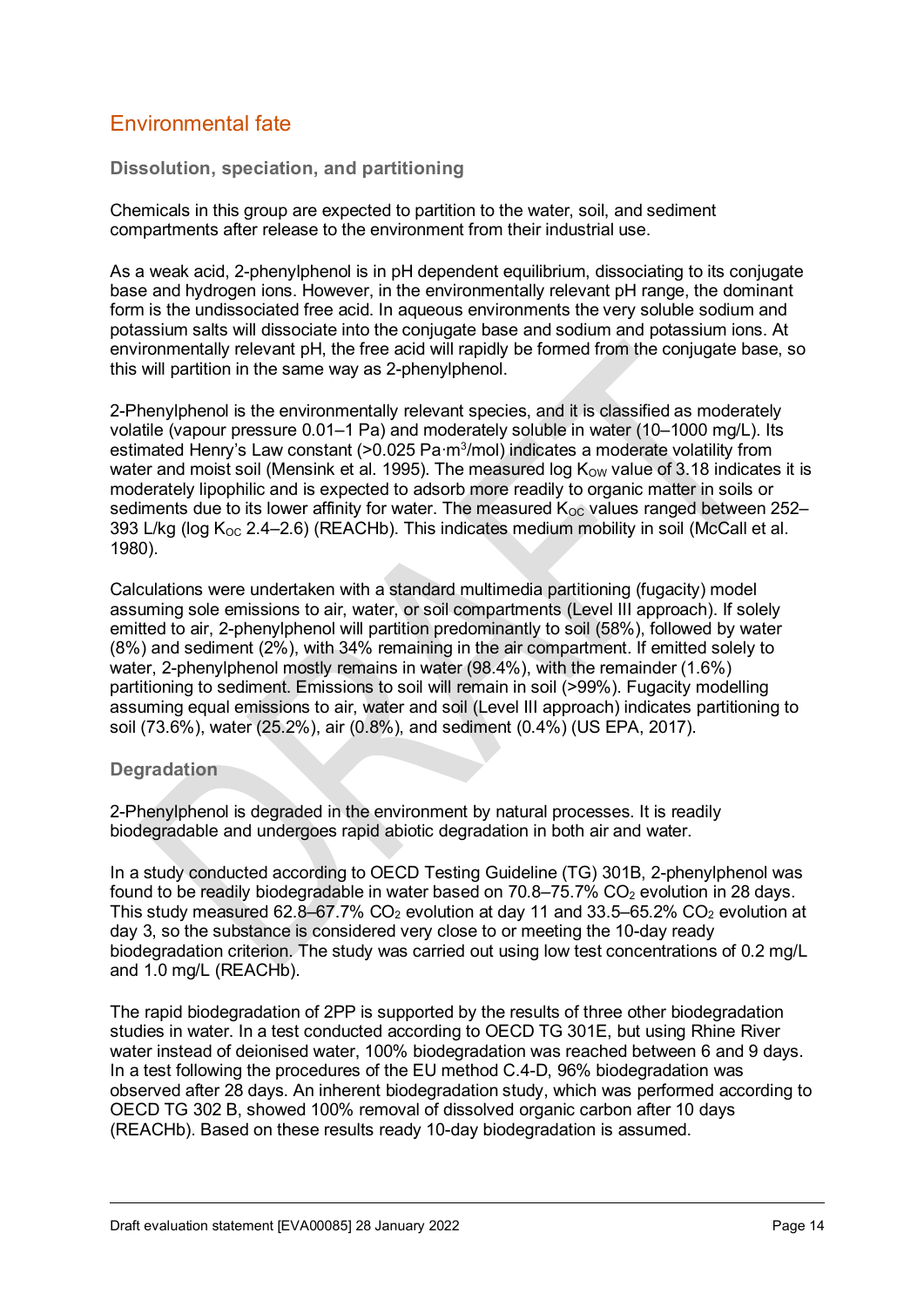Persistence in the soil is not expected. A test according to OECD TG 307 showed that the simple first order DT50 value for 2PP in the test soil was 2.7 hours (REACHb).

2-Phenylphenol also undergoes abiotic degradation in air. Phototransformation in air is not particularly relevant due to moderate vapour pressure (<1 Pa at 20 °C). However, calculated values for indirect photodegradation in air indicate degradation is rapid; the half life for reaction with OH-radicals is 0.6 days (24-hour day; OH-concentration: 0.5 ×10^6 OH/cm3 ) (REACHb).

Hydrolysis is not relevant to abiotic degradation in the environment. 2-Phenylphenol does not contain hydrolysable groups and a study according to OECD TG 111 found less than 10% was hydrolysed during 5 days implying a DT50 of more than one year (REACHb).

2-Phenylphenol may undergo phototransformation in environmental waters. 2-Phenylphenol is rapidly photodegraded in water according to two phototransformation studies (DT50 0.3– 5.3 days) (REACHb). Photolysis studies conducted with 2PP in air-saturated water with irradiation at 296 nm found several photodegradation products. The main three were identified as phenylhydroquinone (PHQ, CAS No. 1079-21-6), phenylbenzoquinone (PBQ, CAS No. 363-03-1), and 2-hydroxydibenzofuran (2OHDBF, CAS No. 86-77-1) (Sarakha et al. 1989, Seffar et al. 1987). Given the rapid biodegradability of 2PP, it is unclear how relevant phototransformation is as a dissipation mechanism in environmental surface waters.

#### **Bioaccumulation**

2-Phenylphenol has a low potential to bioaccumulate in aquatic life.

The measured bioconcentration factor (BCF) was found to be 21.7 L/kg whole body wet weight in a study conducted as per EU Method C.13; flow-through fish test on zebra fish, *Danio rerio* (REACHb). Based on the steady-state BCF of 21.7 L/kg, and a log K<sub>ow</sub> less than 4.2 a significant potential to bioaccumulate is not expected for 2-phenylphenol. The BCF is well below the domestic threshold of 2000 L/kg for aquatic bioaccumulation.

Given log  $K_{\text{OW}}$  is greater than 2 and the calculated log  $K_{\text{OA}}$  is greater than 6 (US EPA, 2017), bioaccumulation in air breathing animals could be considered, if the chemical is nonmetabolising (DAWE, 2016; EPHC, 2009). However, environmental exposure to air breathing animals is not highly relevant based on use patterns and environmental fate considerations, and the substance is metabolised as demonstrated in animal toxicity studies. However, it is worth noting that 2PP metabolises into other biologically active compounds, including phenylhydroquinone (PHQ) and phenylbenzoquinone (PBQ). Toxicity studies indicate that these are also conjugated and excreted, as the entire administered does is accounted for (Bartels et al. 1998; Bomhard et al. 2002; INCHEM, 1999; Köse and Kocasari, 2020, Kwok and Silva, 2013).

#### **Environmental transport**

Chemicals in this group are not expected to undergo long range transport based on their short half lives in the environment.

#### <span id="page-14-0"></span>Predicted environmental concentration (PEC)

The predicted environmental concentration (PEC) of 2PP in surface waters is 0.092 µg/L based on a domestic environmental monitoring study (Scott et al. 2014). A sediment PEC of 0.00145 mg/kg dw was calculated based on the surface water concentration observed by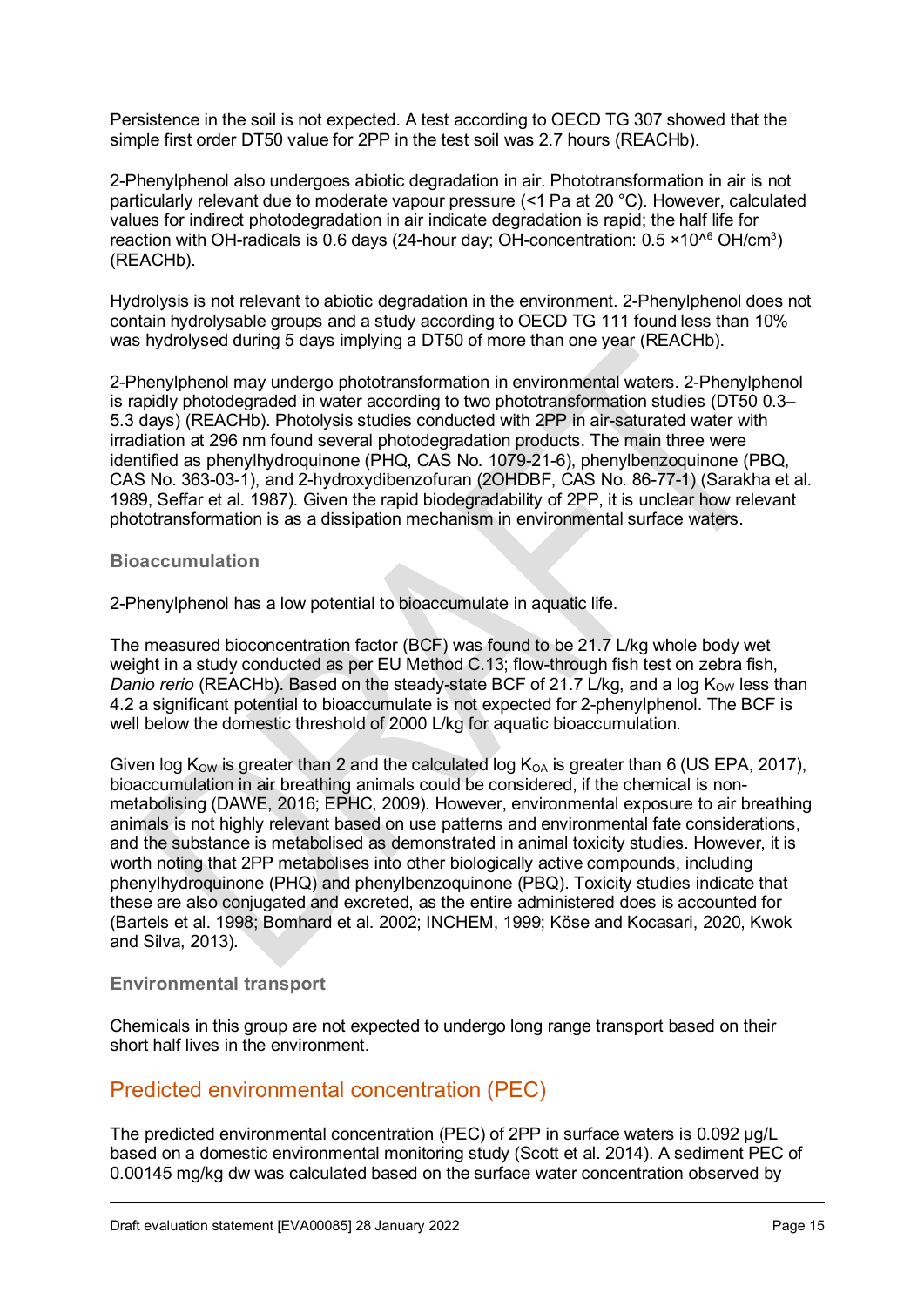Scott et al. (2014) using the equilibrium partitioning method (EPHC, 2009). The soil PEC was calculated to be 0.43 mg/kg dw based on calculated biosolids concentrations from standard modelling (Struijs, 1996).

Standard exposure modelling for the release of chemicals to surface waters from sewage treatment plants (STPs) was used to estimate the concentration of 2PP in river water receiving treated effluents (EPHC, 2009; Struijs, 1996). Chemicals in this evaluation have several industrial and non-industrial uses, but the relative proportions of each use in Australia are unknown. Therefore, a worst case assumption is made that 100% of the quantity of each chemical introduced for industrial use is released to STPs nationwide. Based on this standard approach and using the cumulative assumed annual introduction volume of 400 tonnes total for 2PP and each of its salts, 88% of the chemical in wastewater entering an STP is predicted to be removed by biodegradation (85%) and partitioning to sludge (3%). The resulting concentration in STP effluent is calculated to be 25.58 µg/L, and 0.43 mg/kg in biosolids.

This calculated concentration is likely to be a significant overestimate of the maximum environmental concentration of 2PP in Australian rivers. A national survey of trace organic contaminants at 73 river sites in mainland Australia found a maximum measured concentration of 0.092 µg/L over a year of monitoring (Scott et al. 2014). Therefore, this value is adopted as the upper limit of surface water concentrations of 2PP in Australia for the purpose of risk characterisation.

This value is consistent with other international and domestic environmental and STP monitoring data for 2PP. A maximum effluent concentration of 0.024 µg/L was measured in a survey of 39 STPs in Victoria, Australia (Allinson et al. 2012). Monitoring at a German sewage treatment plant (STP) with tertiary treatment found that more than 99% of 2PP was eliminated during treatment, resulting in an effluent concentration of less than 0.015 µg/L (Körner et al. 2000).

The calculated 2PP concentration in soil amended with biosolids is 0.43 mg/kg dry weight based on the concentration in biosolids calculated by the SimpleTreat model (version 3.0) (Struijs et al. 1996), typical biosolids application rates and a soil bulk density of 1500 kilograms per cubic metre (kg/m<sup>3</sup>) (EPHC, 2009).

### <span id="page-15-0"></span>Environmental effects

2-Phenylphenol exhibits acute and significant chronic toxicity, and there is evidence to suggest it may cause some endocrine-mediated effects in fish.

### <span id="page-15-1"></span>Effects on Aquatic Life

#### **Acute toxicity**

The following measured median effective concentration (EC50) and median lethal concentration (LC50) values for freshwater model organisms across three trophic levels were taken from the REACH Registration Dossier for 2-phenylphenol (REACHb):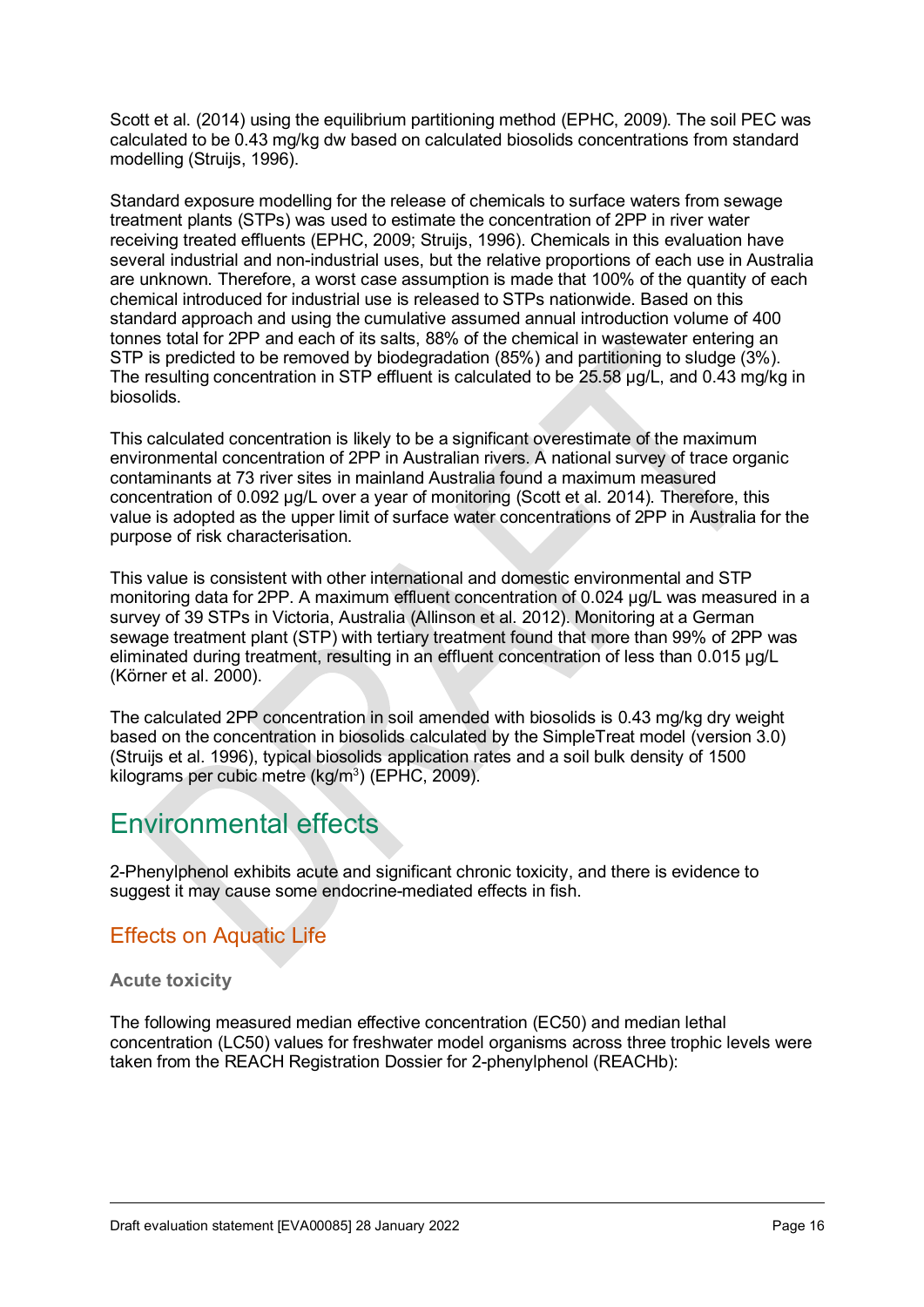| <b>Taxon</b>         | <b>Endpoint</b>                  | <b>Method</b>                                                                                  |
|----------------------|----------------------------------|------------------------------------------------------------------------------------------------|
| <b>Fish</b>          | 96 h LC50 = $4.5 \text{ mg/L}$   | Danio rerio (zebra fish)<br>OECD TG 203<br>Mortality<br>Semi-static                            |
| <b>Invertebrates</b> | 48 h $EC50 = 2.7$ mg/L           | Daphnia magna (water flea)<br><b>ASTM Standard E729-80</b><br><b>Mobility</b><br><b>Static</b> |
| <b>Algae</b>         | 72 h ErC50 = $3.57 \text{ mg/L}$ | Pseudokirchneriella subcapitata (green algae)<br>OECD TG 201                                   |
|                      | 72 h EC50 = $1.35$ mg/L          | Growth rate and Biomass<br>Static                                                              |

**Chronic toxicity**

The following measured no observed effect concentration (NOEC) values were retrieved from the REACH Registration Dossier for 2-phenylphenol (REACHb) and the summary of the fish reproduction assay in the US EPA review (US EPA, 2015):

| <b>Taxon</b>         | <b>Endpoint</b>          | <b>Method</b>                                                                                                    |
|----------------------|--------------------------|------------------------------------------------------------------------------------------------------------------|
| <b>Fish</b>          | 21 d NOEC = $0.004$ mg/L | Pimephales promelas (fathead minnow)<br>As per method of Harries et al. (2000)<br>Egg production<br>Flow-through |
| <b>Invertebrates</b> | 21 d NOEC = $0.009$ mg/L | Daphnia magna (water flea)<br>OECD TG 211<br>Reproduction<br>Semi-static                                         |
| <b>Algae</b>         | 96 h NOEC = 0.432 mg/L   | Pseudokirchneriella subcapitata (green algae)<br>OECD TG 201<br>Growth rate<br><b>Static</b>                     |

### <span id="page-16-0"></span>Effects on terrestrial Life

2-phenylphenol and salts are not expected to cause toxic effects to terrestrial organisms at low concentrations. Animal toxicity studies have been discussed in detail in previous human health risk assessments of these chemicals (NICNAS 2006, 2015).

The below data have all been retrieved from the REACH dossier for 2-phenylphenol (REACHb).

Ecotoxicity testing on soil macro-organisms in standard soil with 10% added organic matter (sphagnum peat) according to OECD TG 207 found the following:

- 14 d mortality LC50 = 198.2 mg/kg soil dw, *Eisenia fetida* (earthworms)
- 14 d mortality and weight NOEC = 125 mg/kg soil dw, *Eisenia fetida* (earthworms).

Ecotoxicity testing on soil micro-organisms a loamy soil enriched with lucerne meal (concentration in soil 0.5%) according to OECD TG 216 found the following: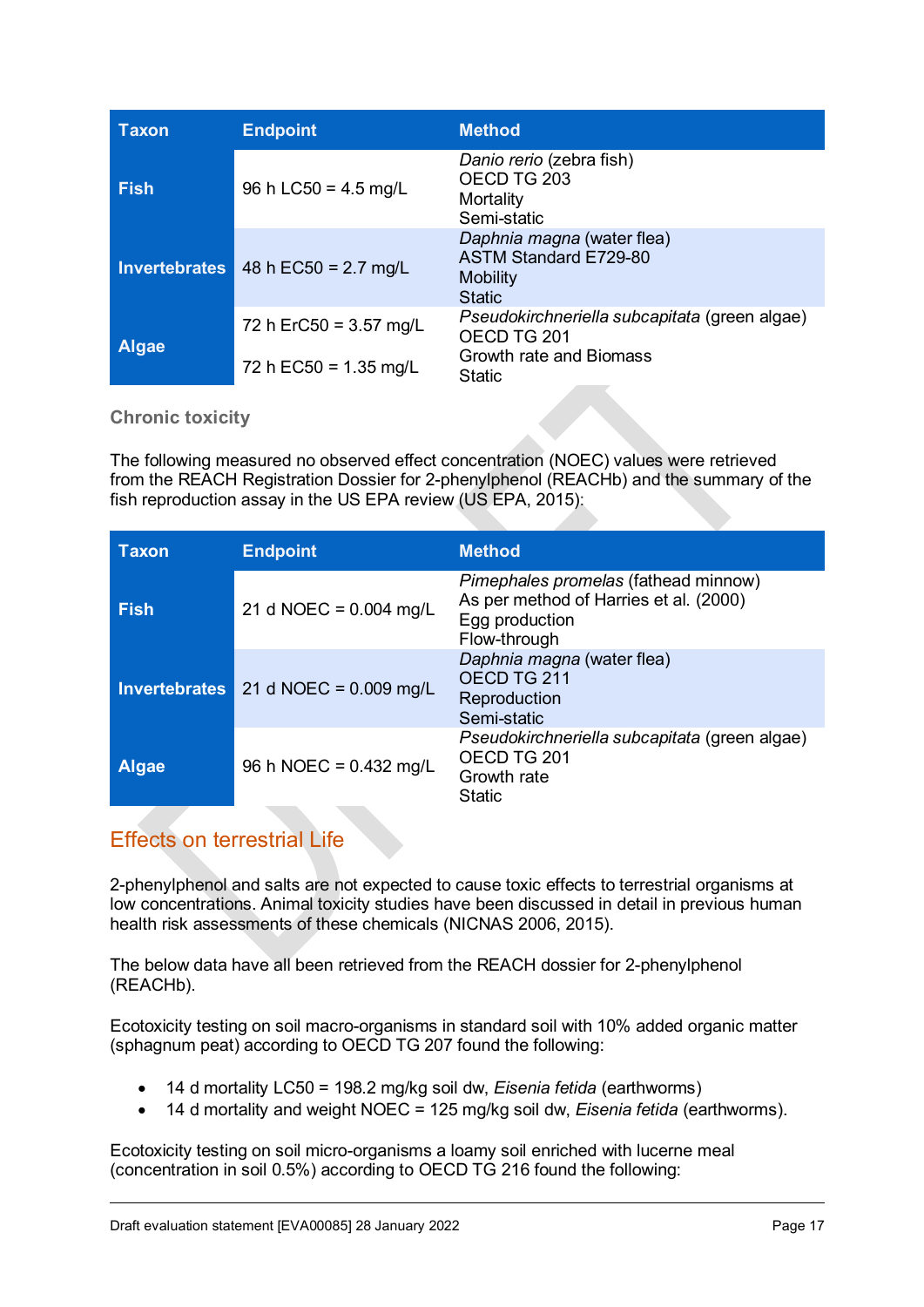- 28 d nitrogen transformation EC50 = 633.5 mg/kg soil dw
- 28 d nitrogen transformation NOEC = 300 mg/kg soil dw.

Ecotoxicity testing on terrestrial plants in sandy loam soil (0.99% organic carbon) according to OECD TG 208 found the following:

- 14 d growth EC50 = 53.9 mg/kg soil dw, *Avena sativa* (common oat)
- 14 d growth NOEC = 12.5 mg/kg soil dw, *Avena sativa* (common oat).

Ecotoxicity testing on birds according to US EPA TG 71-1 found the following:

• 14 d all endpoints NOEC = 2 250 mg/kg bw, *Anas platyrhynchos* (mallard duck).

#### <span id="page-17-0"></span>Effects on sediment dwelling life

A test, investigating effects of 2-phenylphenol on larvae of sediment dwelling organisms (*Chironomus riparius*, midges) according to OECD TG 219 is available. A 28-day NOEC value of 1.85 mg/L (spiked water) for the emergence rate was observed (REACHb). Conversion of this NOEC to sediment concentration using the equilibrium partitioning method, and assuming a consistent overlying water concentration of 1.85 mg/L, gives a sediment NOEC of 29.1 mg/kg dw.

#### <span id="page-17-1"></span>Effects on aquatic micro-organisms

A test, investigating effects of 2-phenylphenol on aquatic micro-organisms (domestic sludge) according to OECD TG 209 is available. A 3 h EC50 value of 56 mg/L for respiration rate was observed (REACHb).

#### <span id="page-17-2"></span>Endocrine effects/activity

There is evidence of in vitro and in vivo endocrine activity of 2-phenylphenol. It is listed by The Endocrine Disruption Exchange as a potential endocrine disrupting chemical (TEDX). Endocrine activity screening assays gave positive results in 6 oestrogen receptor (ER) assays (out of 20) and 3 androgen receptor (AR) assays (out of 17) (US EPAb). 2PP was found to induce vitellogenin gene expression in rainbow trout hepatocyte cell cultures, though at much lower potency than natural 17β-estradiol (EC, 2002).

A Tier 1 EDSP weight of evidence review on the endocrine effects of 2PP was conducted by the US EPA in 2015. This review considered oestrogenic, androgenic, and thyroid pathways for mammalian and non-mammalian species, concluding that there is evidence of potential interaction with the oestrogen pathway in fish and other non-mammalian species. While a similarly detailed review of the available literature is out of scope for this evaluation, some of the more relevant studies are summarised below.

Some effects on reproductive endpoints in fathead minnow in two 21-day short term reproductive studies using 2PP as the test substance were reported (US EPA, 2015). In one test, decreases in vitellogenin levels and a non-significant decrease in fecundity levels were observed at the highest test concentration of 876 µg/L, with no effects observed at the next lowest test concentration of 75.5 µg/L. In the second test, 66% and 94% decreases in egg production were observed at 2PP concentrations of 36 and 293 µg/L respectively. However,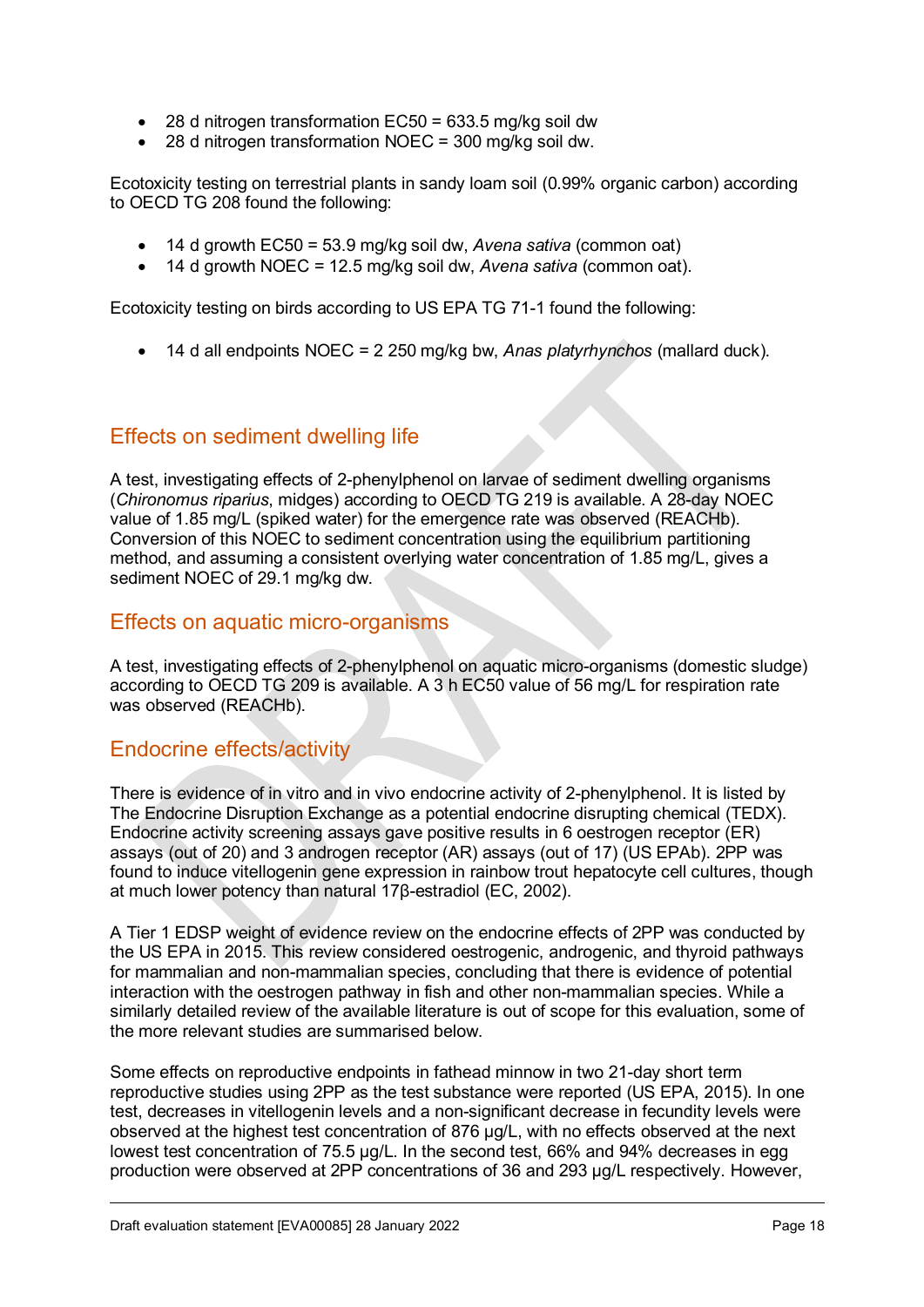it was noted that there was quite high variability in the egg production numbers in the control group. There were no effects on gonadal somatic index or gonadal histopathology. These in vivo effects, along with indications of potential in vitro effects including ER activation and altered steroidogenesis, suggest that 2PP may potentially interact with the oestrogen pathway in fish.

The effect on vitellogenin levels suggests that the substance interacts with the endocrine system in fish, but this effect was only observed at the highest test substance concentration. In addition, the studies show some reproductive effects of 2PP on fathead minnow. However, there is currently inadequate evidence to definitively show that the reproductive effects are endocrine mediated. The US EPA review recommended that a medaka extended one generation reproduction test be conducted to better characterise the reproductive and endocrine-mediated effects of this substance in fish (US EPA, 2015). It is not known if this test has been conducted.

#### <span id="page-18-0"></span>Predicted no-effect concentration (PNEC)

The freshwater riverine PNEC for 2PP of 0.0004 mg/L (0.4 µg/L) was derived from the chronic fish endpoint (21 d reproduction NOEC =  $0.004$  mg/L) for this chemical. An assessment factor of 10 was applied to the lowest aquatic NOEC, as reliable chronic ecotoxicity data are available for this chemical from three species representing three trophic levels in water (EPHC, 2009).

The soil PNEC of 1.25 mg/kg was derived from the terrestrial plants' endpoint (14 d growth NOEC of 12.5 mg/kg soil dw for common oat) for this chemical. An assessment factor of 10 was applied to the lowest soil NOEC, as reliable chronic ecotoxicity data are available for this chemical from three species representing three trophic levels in soil (EPHC, 2009). This value was derived without any normalisation for soil organic carbon content.

The sediment PNEC of 0.291 mg/kg dw was derived from the measured *Chironomus riparius* 28-day NOEC of 1.85 mg/L (converted to 29.1 mg/kg dw using the equilibrium partitioning method). An assessment factor of 100 was applied, as reliable chronic ecotoxicity data are available for one taxon (EPHC, 2009).

# <span id="page-18-1"></span>Categorisation of environmental hazard

The categorisation of the environmental hazards of the assessed chemicals according to domestic environmental hazard thresholds is presented below:

#### <span id="page-18-2"></span>**Persistence**

Not Persistent (Not P). Based on measured ready biodegradability and rapid abiotic degradation, 2-phenylphenol and its salts are categorised as Not Persistent.

#### <span id="page-18-3"></span>**Bioaccumulation**

Not Bioaccumulative (Not B). Based on low measured bioconcentration factors (BCF) in fish and a log  $K_{\text{OW}}$  value less than 4.2, and evidence of biotransformation, 2-phenylphenol and its salts are categorised as Not Bioaccumulative.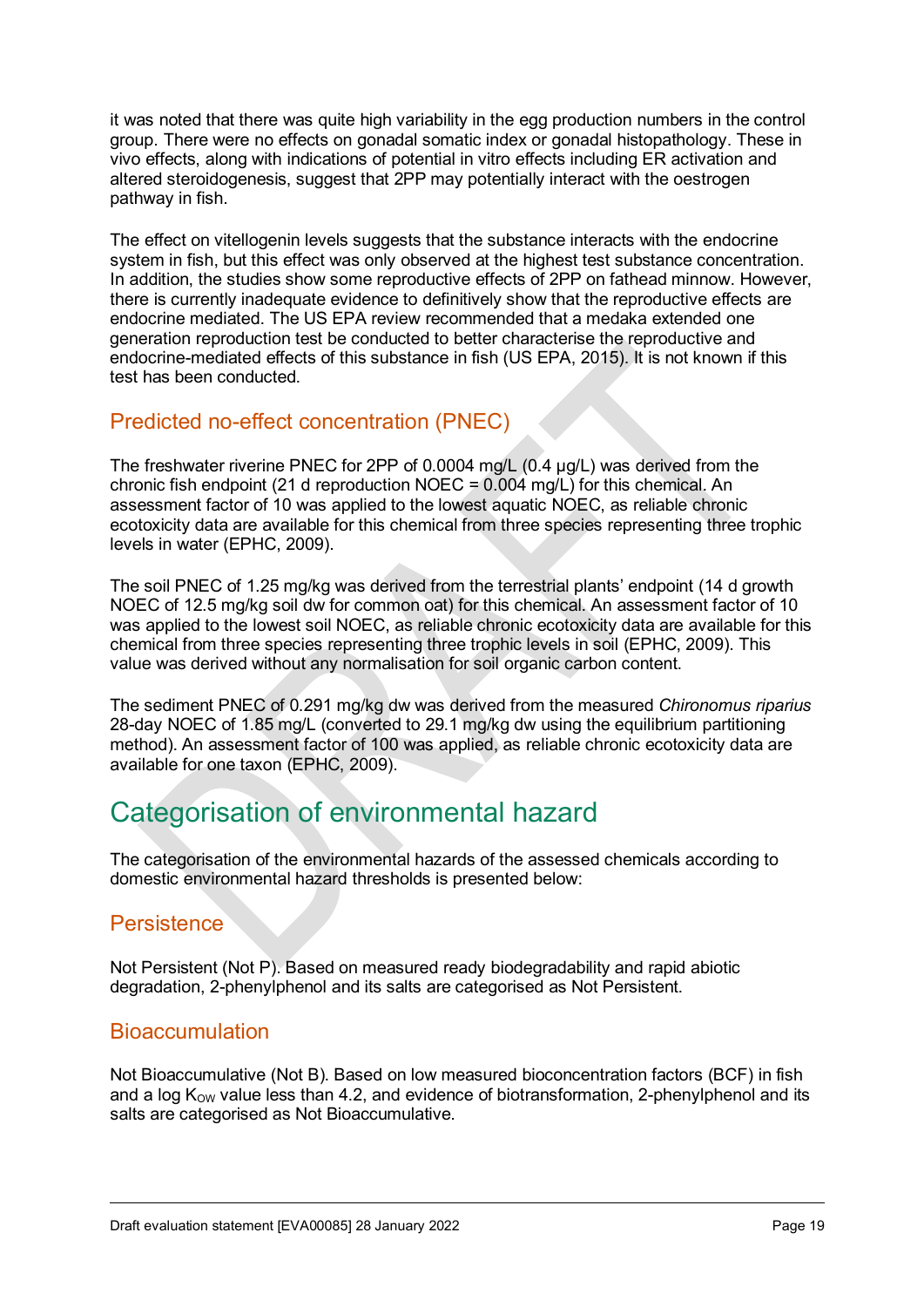### <span id="page-19-0"></span>**Toxicity**

Toxic (T). Based on evidence of high chronic toxicity for rapidly degradable substances (ecotoxicity values below 0.01 mg/L), 2-phenylphenol and its salts are categorised as Toxic.

### <span id="page-19-1"></span>Environmental risk characterisation

Based on the PEC and PNEC values determined above, the following Risk Quotients (RQ = PEC ÷ PNEC) have been calculated for release into rivers, soil, and sediment:

| <b>Compartment</b> | <b>PEC</b>      | <b>PNEC</b>          | <b>RQ</b> |
|--------------------|-----------------|----------------------|-----------|
| Riverine           | $0.092 \mu g/L$ | $0.4 \mu g/L$        | 0.23      |
| Soil               | $0.43$ mg/kg    | $1.25 \text{ mg/kg}$ | 0.34      |
| Sediment           | $0.00145$ mg/kg | $0.291$ mg/kg        | 0.005     |

The RQs less than 1 indicate that 2-phenylphenol is not expected to pose an unreasonable risk to the environment from release to water, soil and sediment in Australia based on the estimated emissions, as environmental concentrations are below the levels likely to cause harmful effects.

There is evidence to suggest that chemicals in this evaluation may have potential to cause endocrine-mediated effects. However, the contribution to the overall hazard characteristics of the chemical in Australia is uncertain. The aquatic PNEC has been calculated from the lowest chronic ecotoxicity endpoint for fish, which is expected to account for the possibility of endocrine-mediated effects based on currently available evidence.

#### **Uncertainty**

This evaluation was conducted based on information that may be incomplete or limited in scope. Some relatively common data limitations can be addressed through use of conservative assumptions (OECD, 2019) or quantitative adjustments such as assessment factors (OECD, 1995). Others must be addressed qualitatively, or on a case-by-case basis (OECD, 2019).

The most consequential areas of uncertainty for this evaluation are:

- There are no domestic monitoring data for 2-phenylphenol in sediment or soil compartments. The risk profile for these chemicals may change should monitoring data become available to indicate that these chemicals are present in Australian sediments and soils at concentrations above the level of concern.
- There is no domestic use volume data available for 2-phenylphenol and the sodium salts. The risk profile of 2-phenylphenol and salts may change should use volume or monitoring data become available to indicate that these chemicals are present in Australian surface waters, sediments, or soils at levels above the levels of concern.
- The environmental properties and effects of degradants and metabolites of 2-phenylphenol (including phenylbenzoquinone, phenylhydroquinone and 2-hydroxydibenzofuran) are largely unknown. The risk profile of 2-phenylphenol and salts may change if information becomes available to indicate that these degradants and metabolites are more hazardous than the parent chemical.
- The potential for 2-phenylphenol to cause endocrine-mediated effects has not been completely characterised. Weight of evidence reviews based on literature and studies available at the time demonstrated potential endocrine mediated effects for fish, with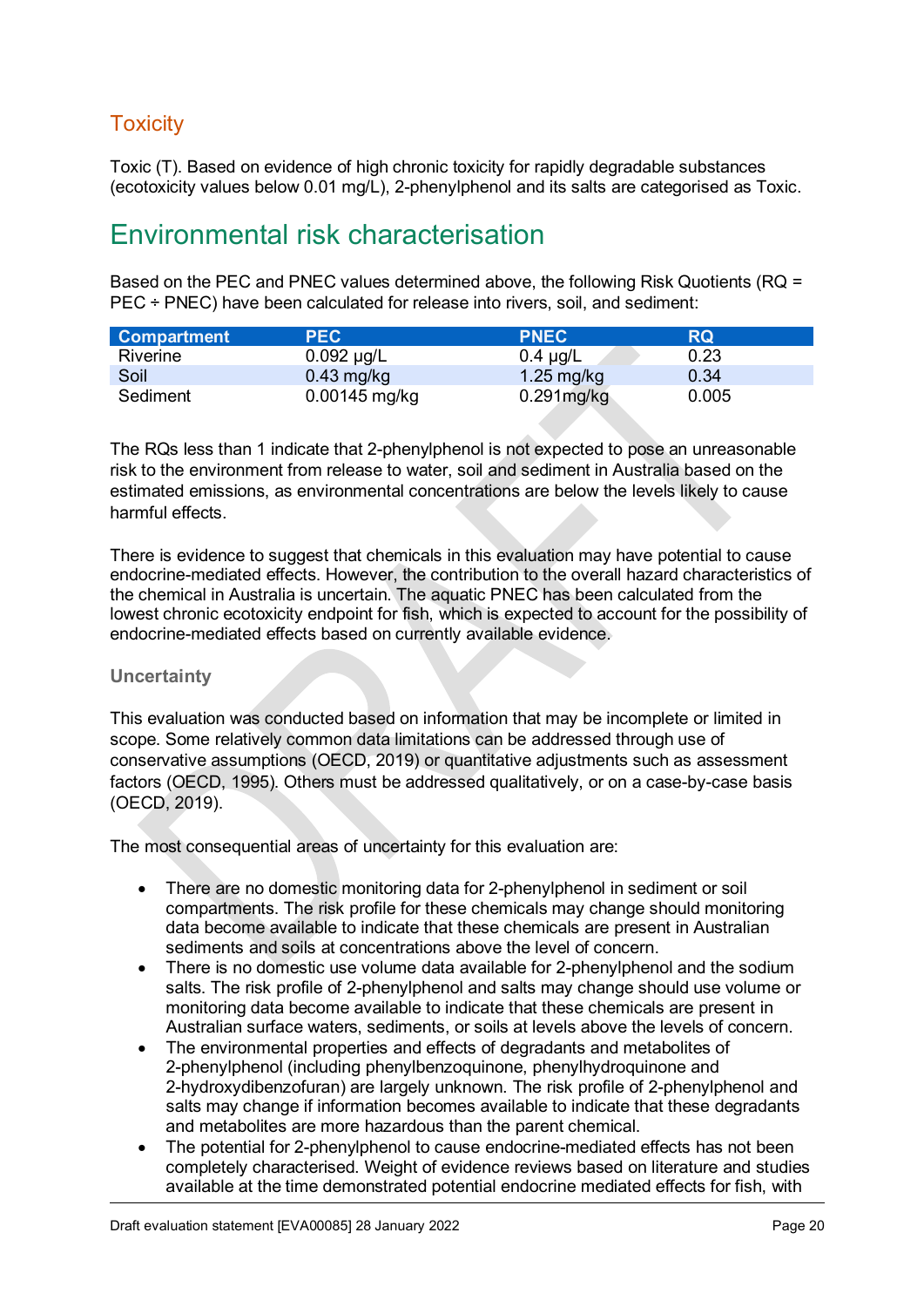some uncertainties still apparent and further studies recommended. The risk profile of 2-phenylphenol and salts may change if additional information about the endocrine effects of these chemicals becomes available.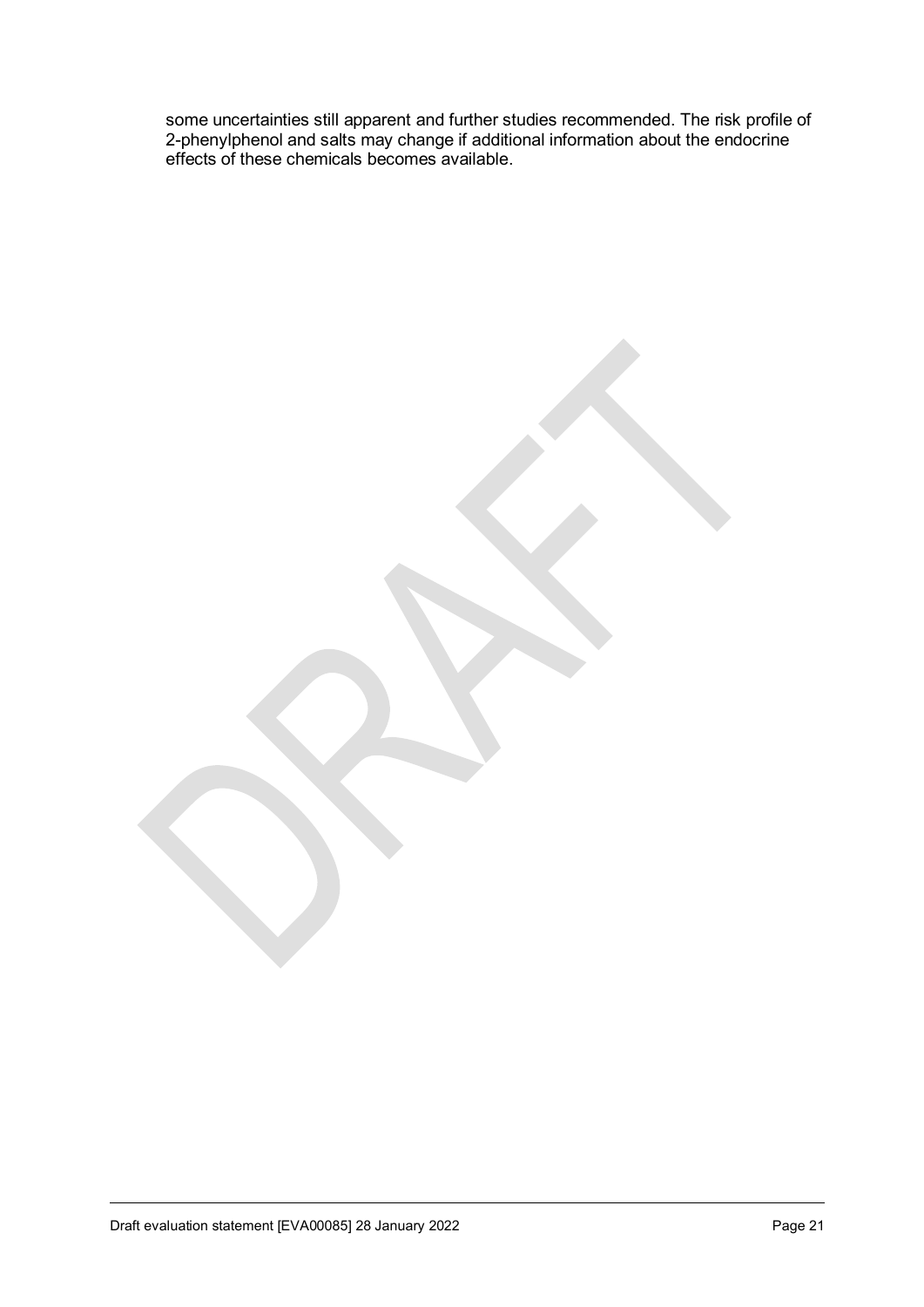### References

Allinson M, Kageyama S, Nakajima D, Kamata R, Shiraishi F, Goto S, Salzman S and Allinson G (2012). A pilot survey of 39 Victorian WWTP effluents using a high speed luminescent umu test in conjunction with a novel GC-MS-database technique for automatic identification of micropollutants. *Water science and technology: a journal of the International Association on Water Pollution Research,* 66(4):768-774, doi:10.2166/wst.2012.242.

APVMA (Australian Pesticides and Veterinary Medicines Authority) (2021) *[Reserved](https://apvma.gov.au/node/172)  [Chemical Products](https://apvma.gov.au/node/172)*, APVMA, accessed December 2021.

Bartels MJ, McNett DA, Timchalk C, Mendrala AL, Christenson WR, Sangha GK, Brzak KA and Shabrang SN (1998). Comparative metabolism of ortho-phenylphenol in mouse, rat and man. *Xenobiotica; the fate of foreign compounds in biological systems,* 28(6): 579-594, doi: 10.1080/004982598239335.

Bomhard EM, Brendler-Schwaab SY, Freyberger A, Herbold BA, Leser KH and Richter M (2002). O-Phenylphenol and its Sodium and Potassium Salts: A Toxicological Assessment. *Critical Reviews in Toxicology,* 32(6):551-626, doi:10.1080/20024091064318.

CEPA (California Environment Protection Agency) (2007) *[Ortho-Phenylphenol \(OPP\) and](https://citeseerx.ist.psu.edu/viewdoc/download?doi=10.1.1.644.4315&rep=rep1&type=pdf)  [Sodium Ortho-Phenylphenate \(SOPP\) Risk Characterization Document Dietary Exposures](https://citeseerx.ist.psu.edu/viewdoc/download?doi=10.1.1.644.4315&rep=rep1&type=pdf)*. CEPA, accessed December 2021.

CEPA (California Environment Protection Agency) (2016) *[Completion of mitigation for dietary](https://www.cdpr.ca.gov/docs/whs/memo/hsm16017.pdf)  [exposure to ortho-phenylphenol and its sodium and potassium salts](https://www.cdpr.ca.gov/docs/whs/memo/hsm16017.pdf)*. CEPA, accessed December 2021.

Chemwatch (n.d.) *Data for o-phenylphenol (CAS No. 90-43-7)*, [Galleria Chemica,](https://jr.chemwatch.net/galleria/) Chemwatch website, accessed December 2021.

DAWE (Department of Agriculture, Water and the Environment) (2016). *[Draft National](https://www.awe.gov.au/environment/protection/chemicals-management/national-standard/draft-legislation)  [Standard for Environmental Risk Management of Industrial Chemicals Explanatory](https://www.awe.gov.au/environment/protection/chemicals-management/national-standard/draft-legislation)  [Document](https://www.awe.gov.au/environment/protection/chemicals-management/national-standard/draft-legislation)*, DAWE, accessed December 2021.

ECCC (Environment and Climate Change Canada) (n.d.) *[Categorization Results from the](https://canadachemicals.oecd.org/Search.aspx)  [Canadian Domestic Substance List \(CAS No.](https://canadachemicals.oecd.org/Search.aspx) 90-43-7)*, ECCC website, accessed December 2021.

ECHAa (European Chemicals Agency) (n.d.) *[Information on biocides - biocidal active](https://echa.europa.eu/information-on-chemicals/biocidal-active-substances/-/disas/substance/100.001.812)  [substances - biphenyl-2-ol](https://echa.europa.eu/information-on-chemicals/biocidal-active-substances/-/disas/substance/100.001.812)*, ECHA website, accessed December 2021.

ECHAb (European Chemicals Agency) (n.d.) *[Biocidal Products Directive: Information on](https://echa.europa.eu/information-on-chemicals/biocidal-active-substances)  [Biocides](https://echa.europa.eu/information-on-chemicals/biocidal-active-substances)*, ECHA website, accessed December 2021.

EPHC (Environment Protection and Heritage Council) (2009) *[Environmental Risk](http://www.nepc.gov.au/resource/chemical-risk-assessment-guidance-manuals)  [Assessment Guidance Manual for Industrial Chemicals](http://www.nepc.gov.au/resource/chemical-risk-assessment-guidance-manuals)*, EPHC, accessed December 2021.

EC (European Commission) (2002) *[Study on the scientific evaluation of 12 substances in the](https://ec.europa.eu/environment/chemicals/endocrine/strategy/substances_en.htm#report1)  [context of endocrine disruptor priority list of actions - O-phenylphenol](https://ec.europa.eu/environment/chemicals/endocrine/strategy/substances_en.htm#report1)*. EC, accessed December 2021.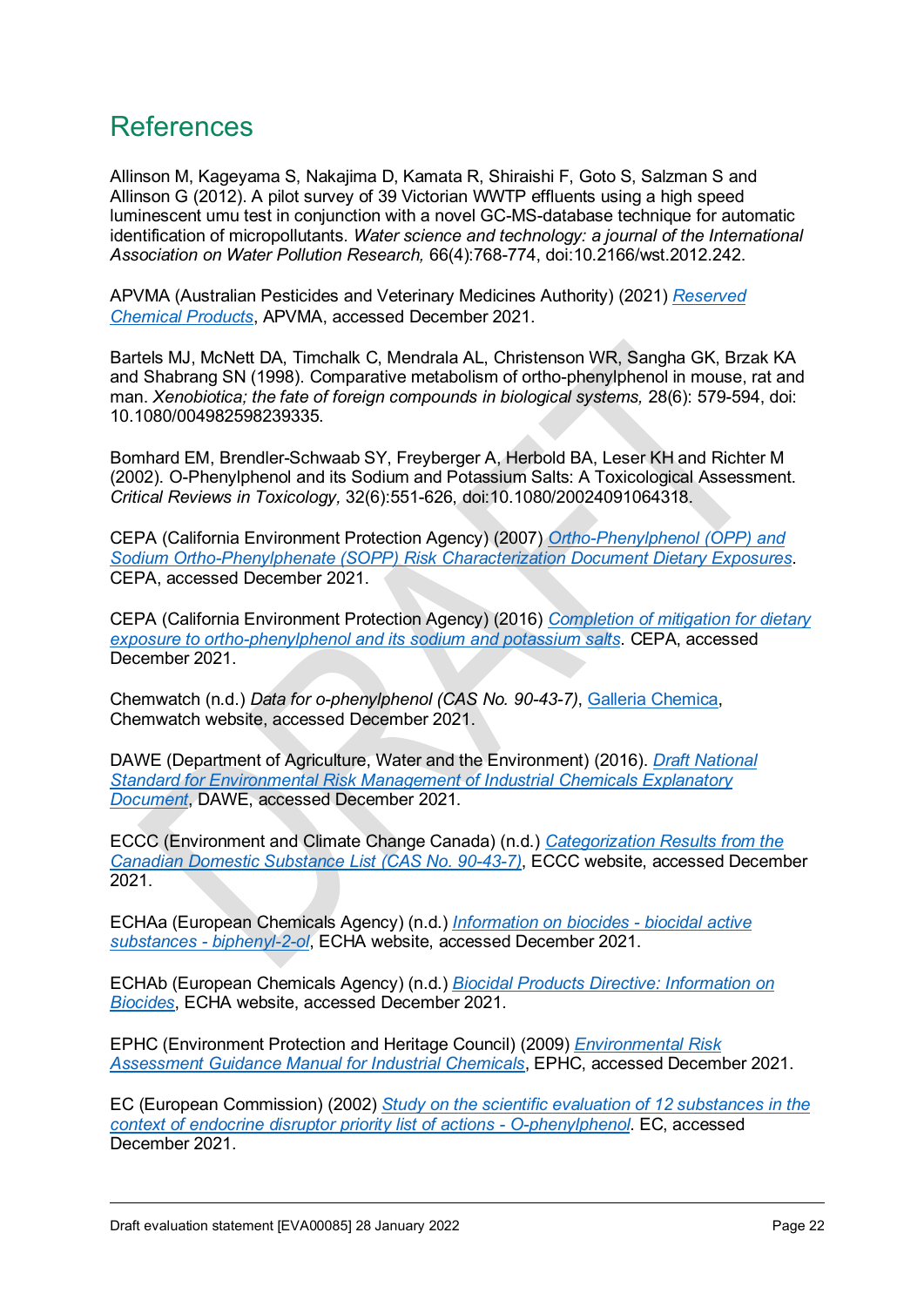EC (European Commission) (n.d.) *[Database for information on cosmetic substances and](https://ec.europa.eu/growth/tools-databases/cosing/)  [ingredients \(CosIng\): o-phenylphenol](https://ec.europa.eu/growth/tools-databases/cosing/)*, EC website, accessed December 2021.

Fiege H, Voges H-W, Hamamoto T, Umemura S, Iwata T, Miki H, Fujita Y, Buysch H-J, Garbe D and Paulus W (2012) Phenol Derivatives. In: Interscience W, ed. *Ullmann's Encyclopedia of Industrial Chemistry*. Wiley-VCH GmbH & Co, Weinheim, Germany.

German Research Foundation (Deutsche Forschungsgemeinschaft) (2020). *[List of MAK and](https://series.publisso.de/sites/default/files/documents/series/mak/lmbv/Vol2020/Iss2/Doc002/mbwl_2020_eng.pdf)  [BAT Values 2020: Maximum Concentrations and Biological Tolerance Values at the](https://series.publisso.de/sites/default/files/documents/series/mak/lmbv/Vol2020/Iss2/Doc002/mbwl_2020_eng.pdf)  [Workplace](https://series.publisso.de/sites/default/files/documents/series/mak/lmbv/Vol2020/Iss2/Doc002/mbwl_2020_eng.pdf)*. Deutsche Forschungsgemeinschaft, accessed December 2021.

Government of Canada (2020) *[Draft Screening Assessment: \[1,1'-Biphenyl\]-2-ol, sodium salt](https://www.canada.ca/en/environment-climate-change/services/evaluating-existing-substances/draft-screening-assessment-sodium-ortho-phenylphenate-sopp.html)  [\(Sodium ortho-phenylphenate; SOPP\)](https://www.canada.ca/en/environment-climate-change/services/evaluating-existing-substances/draft-screening-assessment-sodium-ortho-phenylphenate-sopp.html)*. Government of Canada, accessed Deember 2021.

Harries JE, Runnalls T, Hill E, Harris CA, Maddix S, Sumpter JP and Tyler CR (2000). Development of a Reproductive Performance Test for Endocrine Disrupting Chemicals Using Pair-Breeding Fathead Minnows (Pimephales promelas). *Environmental Science & Technology,* 34(14): 3003-3011, doi:10.1021/es991292a.

Haz-Map (n.d.) *[Haz-Map Hazardous Agents: o-Phenylphenol](https://haz-map.com/Agents/6418)*, Haz-Map website, accessed December 2021.

IARC (International Agency for Research on Cancer) (1999) [IARC Monographs on the](https://publications.iarc.fr/_publications/media/download/2458/886e6d38b990cc379b637d14907b51a6c09beaac.pdf)  [Evaluation of Carcinogenic Risks to Humans Volume 73: Some chemicals that cause](https://publications.iarc.fr/_publications/media/download/2458/886e6d38b990cc379b637d14907b51a6c09beaac.pdf)  [tumours of the kidney or urinary bladder in rodents and some other substances,](https://publications.iarc.fr/_publications/media/download/2458/886e6d38b990cc379b637d14907b51a6c09beaac.pdf) *Ortho[phenylphenol and its sodium salt MON73-21](https://publications.iarc.fr/_publications/media/download/2458/886e6d38b990cc379b637d14907b51a6c09beaac.pdf)*. IARC, accessed December 2021.

INCHEM (Chemical Safety Information from Intergovernmental Organizations) (1999) *[Toxicological evaluations: 2-Phenylphenol and its sodium salt](https://inchem.org/documents/jmpr/jmpmono/v99pr08.htm)*, International Programme on Chemical Safety (IPCS) INCHEM, accessed December 2021.

Körner W, Bolz U, Süßmuth W, Hiller G, Schuller W, Hanf V and Hagenmaier H (2000). Input/output balance of estrogenic active compounds in a major municipal sewage plant in Germany. *Chemosphere,* 40(9):1131-1142, doi:10.1016/S0045-6535(99)00362-8.

Köse SE and Kocasari F (2020). Toxicity of Ortho-Phenylphenol (OPP) and Sodium Ortho-Phenylphenate (SOPP). *Mehmet Akif Ersoy Üniversitesi Sağlık Bilimleri Enstitüsü Dergisi,* 8(1):18-29, doi:10.24998/maeusabed.701208.

Kwok ESC and Silva MH (2013). Re-evaluation of Developmental and Reproductive Toxicity of Ortho-Phenylphenol (OPP) and Sodium Ortho-Phenylphenate (SOPP). *Cell and Developmental Biology,* 2(123):1-12, doi:10.4172/2168-9296.1000123.

LMC (2021) *[The OECD QSAR Toolbox](https://qsartoolbox.org/)*, (Version 4.4.1), [Computer software], Laboratory of Mathematical Chemistry (LMC), University "Prof. Dr. Assen Zlatarov", accessed December 2021.

McCall PJ, Swann RL, Laskowski DA, Unger SM, Vrona SA and Dishburger HJ (1980). Estimation of chemical mobility in soil from liquid chromatographic retention times. *Bulletin of Environmental Contamination and Toxicology,* 24(1):190-195, doi:10.1007/BF01608096.

Mensink B, Montforts M, Wijkhuizen-Maślankiewicz L, Tibosch H and Linders J (1995) Report No. 679101022, Appendix 5, *[Manual for summarising and evaluating the](http://www.rivm.nl/bibliotheek/rapporten/679101022.html)*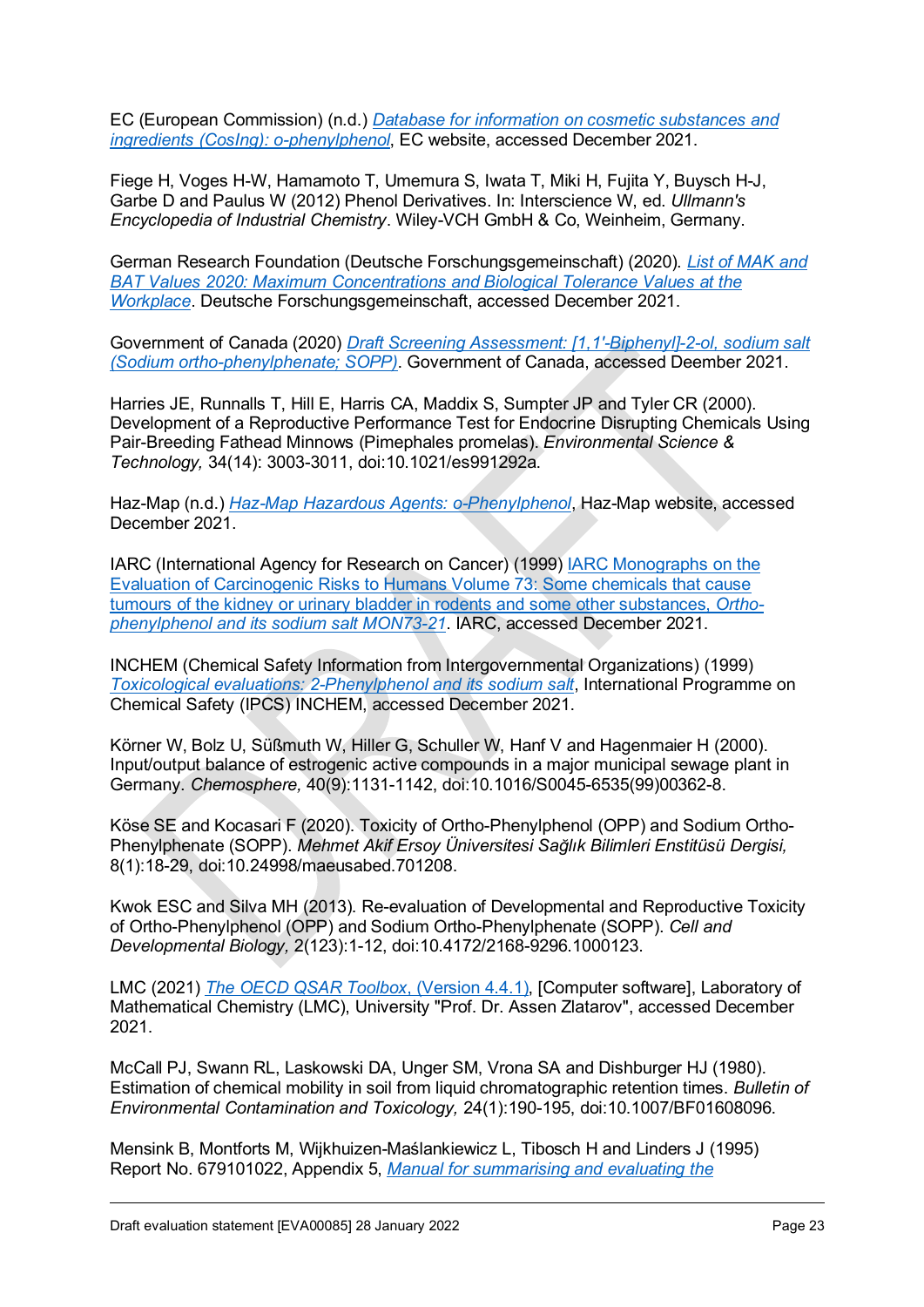*[environmental aspects](http://www.rivm.nl/bibliotheek/rapporten/679101022.html) of pesticides*. National Institute of Public Health and Environmental Protection, accessed December 2021.

NCBIa (National Center for Biotechnology Information) (n.d.) *[PubChem Compound Summary](https://pubchem.ncbi.nlm.nih.gov/compound/7017)  [for CID 7017, 2-phenylphenol](https://pubchem.ncbi.nlm.nih.gov/compound/7017)*, National Library of Medicine (US), NCBI website, accessed December 2021.

NCBIb (National Center for Biotechnology Information) (n.d.) *[PubChem Annotation Record](https://pubchem.ncbi.nlm.nih.gov/source/hsdb/1753)  [for o-Phenylphenol, Source: Hazardous Substances Data Bank \(HSDB\)](https://pubchem.ncbi.nlm.nih.gov/source/hsdb/1753)*, National Library of Medicine (USA), NCBI website, accessed December 2021.

NICNAS (National Industrial Chemicals Notification and Assessment Scheme) (2006) *[Full](https://www.industrialchemicals.gov.au/sites/default/files/STD1192%20Public%20Report%20PDF.pdf)  [Public Report STD/1192: Component of Preventol OF 45 \(Potassium phenylphenol human](https://www.industrialchemicals.gov.au/sites/default/files/STD1192%20Public%20Report%20PDF.pdf)  [health and environment assessment\)](https://www.industrialchemicals.gov.au/sites/default/files/STD1192%20Public%20Report%20PDF.pdf)* NICNAS, accessed December 2021.

NICNAS (National Industrial Chemicals Notification and Assessment Scheme) (2015) *[IMAP](https://www.industrialchemicals.gov.au/sites/default/files/Biphenylol%20and%20its%20sodium%20salt_Human%20health%20tier%20II%20assessment.pdf)  [Group Assessment Report: Biphenylol and its sodium salt: Human health tier II assessment](https://www.industrialchemicals.gov.au/sites/default/files/Biphenylol%20and%20its%20sodium%20salt_Human%20health%20tier%20II%20assessment.pdf)*. NICNAS, accessed December 2021.

NITE (National Institute of Technology and Evaluation) (n.d.) *[Japan CHEmicals Collaborative](http://www.safe.nite.go.jp/jcheck/search.action?request_locale=en)  [Knowledge Database \(J-CHECK\) \(CAS No.](http://www.safe.nite.go.jp/jcheck/search.action?request_locale=en) 90-43-7)*, NITE website, accessed December 2021.

OECD (Organisation for Economic Co-operation and Development) (1995) *Guidance document for aquatic effects assessment*. OECD, Paris, France.

OECD (Organisation for Economic Co-operation and Development) (2009) Environment, Health and Safety Publications Series on Testing and Assessment No. 112, *[The 2007 OECD](https://www.oecd.org/officialdocuments/publicdisplaydocumentpdf/?cote=env/jm/mono(2009)40&doclanguage=en)  [list of high production volume chemicals - ENV/JM/MONO\(2009\)40](https://www.oecd.org/officialdocuments/publicdisplaydocumentpdf/?cote=env/jm/mono(2009)40&doclanguage=en)*. OECD website, accessed December 2021.

OECD (Organisation for Economic Co-operation and Development) (2019) *[Guiding](https://www.oecd.org/chemicalsafety/risk-assessment/guiding-principles-and-key-elements-for-establishing-a-weight-of-evidence-for-chemical-assessment.pdf)  [Principles and Key Elements for Establishing a Weight of Evidence for Chemical](https://www.oecd.org/chemicalsafety/risk-assessment/guiding-principles-and-key-elements-for-establishing-a-weight-of-evidence-for-chemical-assessment.pdf)  [Assessment, Series on Testing and Assessment No. 311,](https://www.oecd.org/chemicalsafety/risk-assessment/guiding-principles-and-key-elements-for-establishing-a-weight-of-evidence-for-chemical-assessment.pdf)* OECD website, accessed December 2021.

OECD (Organisation for Economic Co-operation and Development) (n.d.) *[Existing Chemicals](https://hpvchemicals.oecd.org/UI/AllChemicals.aspx)  [Database](https://hpvchemicals.oecd.org/UI/AllChemicals.aspx)*, OECD website, accessed December 2021.

REACHa (Registration, Evaluation, Authorisation and Restriction of Chemicals) (n.d.) *[Registration dossier for sodium 2-biphenylate \(CAS No.](https://echa.europa.eu/registration-dossier/-/registered-dossier/25682/) 132-27-4)*, European Chemicals Agency website, accessed December 2021.

REACHb (Registration, Evaluation, Authorisation and Restriction of Chemicals) (n.d.) *[Registration dossier for biphenyl-2-ol \(CAS No.](https://echa.europa.eu/registration-dossier/-/registered-dossier/2168) 90-43-7)*, European Chemicals Agency website, accessed December 2021.

Sarakha M, Dauphin G and Boule P (1989). Photochemical behaviour of 2-biphenylol in acidic aqueous solution. *Chemosphere,* 18(7-8):1391-1399, doi:10.1016/0045- 6535(89)90030-1.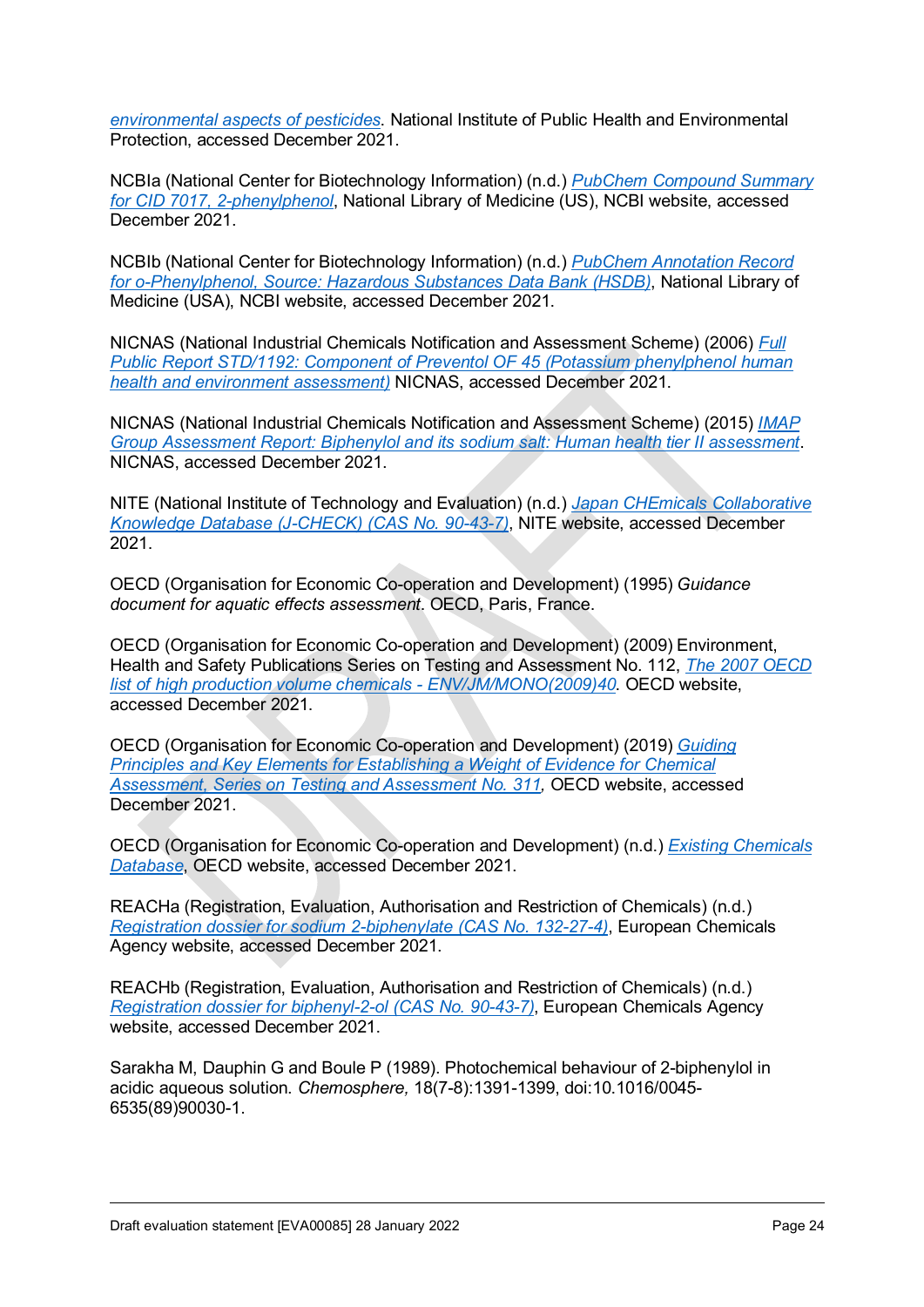SCCS (European Commission Scientific Committee on Consumer Safety) (2015) *[Opinion on](https://ec.europa.eu/health/scientific_committees/consumer_safety/docs/sccs_o_177.pdf)  [o-Phenylphenol, Sodium o-phenylphenate and Potassium o-phenylphenate, 25 June 2015,](https://ec.europa.eu/health/scientific_committees/consumer_safety/docs/sccs_o_177.pdf)  [SCCS/1555/15, revision of 15 December 2015](https://ec.europa.eu/health/scientific_committees/consumer_safety/docs/sccs_o_177.pdf)*. SCCS, accessed December 2021.

SCCS (Scientific Commission on Consumer Safety) (2018) *[Addendum to the scientific](https://op.europa.eu/en/publication-detail/-/publication/acb1d4ba-38cc-11e9-8d04-01aa75ed71a1/language-en)  [opinion on the use as preservative of o-Phenylphenol, Sodium o-phenylphenate and](https://op.europa.eu/en/publication-detail/-/publication/acb1d4ba-38cc-11e9-8d04-01aa75ed71a1/language-en)  [Potassium o-phenylphenate- Here: the use as preservative of Sodium o-phenylphenate,](https://op.europa.eu/en/publication-detail/-/publication/acb1d4ba-38cc-11e9-8d04-01aa75ed71a1/language-en)  [Potassium o-phenylphenate, MEA o-Phenylphenate 21-22/02/2018, SCCS/1597/18](https://op.europa.eu/en/publication-detail/-/publication/acb1d4ba-38cc-11e9-8d04-01aa75ed71a1/language-en)*. SCCS, accessed December 2021.

Scott PD, Bartkow M, Blockwell SJ, Coleman HM, Khan SJ, Lim R, McDonald JA, Nice H, Nugegoda D, Pettigrove V, Tremblay LA, Warne MSJ and Leusch FDL (2014). A national survey of trace organic contaminants in Australian rivers. *Journal of Environmental Quality,* 43:1702-1712, doi:10.2134/jeq2014.01.0012.

Seffar A, Dauphin G and Boule P (1987). Oxidative photocyclisation of 2-biphenylol in dilute aqueous solution. *Chemosphere,* 16(6):1205-1214, doi:10.1016/0045-6535(87)90057-9.

SPIN (Substances in Preparations in Nordic Countries) (n.d.) *[SPIN Database](http://www.spin2000.net/spinmyphp/)*, SPIN website, accessed December 2021.

Struijs J (1996) *SimpleTreat 3.0: a model to predict the distribution and elimination of chemicals by sewage treatment plants*. National Institute of Public Health and the Environment, Bilthoven, The Netherlands.

TEDX (The Endocrine Disruptors Exchange) (n.d.) *[List of Potential Endocrine Disruptors](https://endocrinedisruption.org/interactive-tools/tedx-list-of-potential-endocrine-disruptors/search-the-tedx-list)*, TEDX website, accessed December 2021.

UNECE (United Nations Economic Commission for Europe) (2017) *[Globally Harmonized](http://www.unece.org/trans/danger/publi/ghs/ghs_rev07/07files_e0.html)  [System of Classification and Labelling of Chemicals \(GHS\), Seventh Revised Edition](http://www.unece.org/trans/danger/publi/ghs/ghs_rev07/07files_e0.html)*, UNECE, accessed December 2021.

UNEP (United Nations Environment Programme) (1987) *[The Montreal Protocol on](http://ozone.unep.org/)  [Substances that Deplete the Ozone Layer](http://ozone.unep.org/)*, UNEP, accessed December 2021.

UNEP (United Nations Environment Programme) (2001) *[The Stockholm Convention on](http://chm.pops.int/)  [Persistent Organic Pollutants](http://chm.pops.int/)*, UNEP, accessed December 2021.

UNEP and FAO (United Nations Environment Programme and Food and Agriculture Organization) (1998) *[Rotterdam Convention on the Prior Informed Consent Procedure for](http://www.pic.int/)  [Certain Hazardous Chemicals and Pesticides in International Trade](http://www.pic.int/)*, UNEP and FAO, accessed December 2021.

US EPA (United States Environmental Protection Agency) (2015) *[EDSP Weight of Evidence](https://www.epa.gov/endocrine-disruption/endocrine-disruptor-screening-program-tier-1-screening-determinations-and)  [Analysis of Potential Interaction with the Estrogen, Androgen or Thyroid Pathways;](https://www.epa.gov/endocrine-disruption/endocrine-disruptor-screening-program-tier-1-screening-determinations-and)  [Chemical: o-phenylphenol](https://www.epa.gov/endocrine-disruption/endocrine-disruptor-screening-program-tier-1-screening-determinations-and)*. US EPA, accessed December 2021.

US EPA (United States Environmental Protection Agency) (2017) *[Estimation Programs](https://www.epa.gov/tsca-screening-tools/epi-suitetm-estimation-program-interface)  Interface (EPI) Suite<sup>™</sup> for Microsoft Windows®, (Version 4.11), [Computer software], US* EPA, accessed December 2021.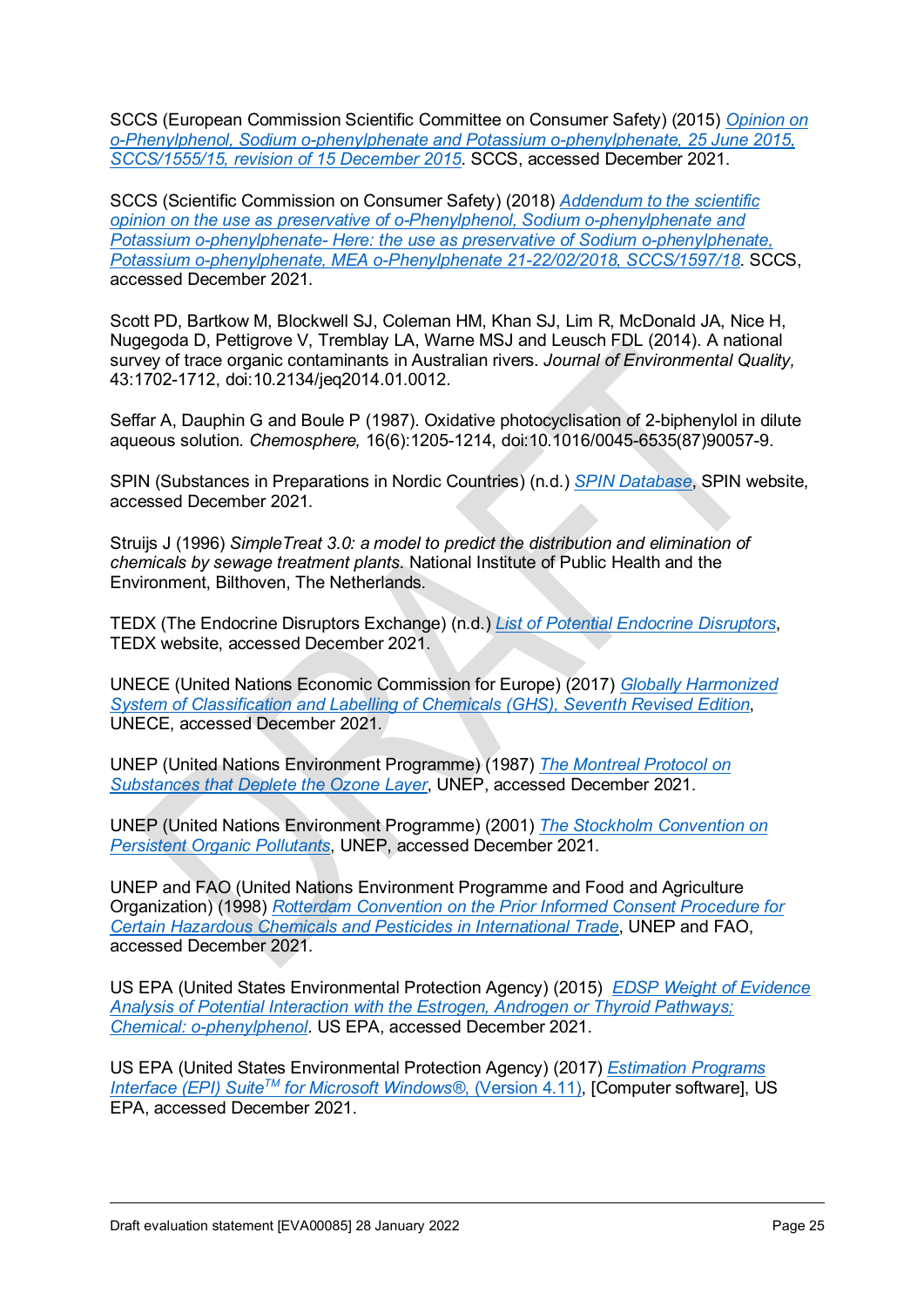US EPA (United States Environmental Protection Agency) (2019) *[Ortho-Phenylphenol and](https://www.regulations.gov/docket/EPA-HQ-OPP-2013-0524/document)  [Salts Human Health and Ecological Draft Risk Assessment](https://www.regulations.gov/docket/EPA-HQ-OPP-2013-0524/document)*. US EPA, accessed December 2021.

US EPAa (United States Environmental Protection Agency) (n.d.) *[High Production Volume](https://comptox.epa.gov/dashboard/chemical_lists/EPAHPV)  [List](https://comptox.epa.gov/dashboard/chemical_lists/EPAHPV)*, US EPA website, accessed December 2021.

US EPAb (United States Environmental Protection Agency) (n.d.) *[CompTox Chemicals](https://comptox.epa.gov/dashboard/DTXSID2021151)  [Dashboard, 2-Phenylphenol, DSSTox Substance ID 2021151](https://comptox.epa.gov/dashboard/DTXSID2021151)*, US EPA website, accessed December 2021.

Weber M, Weber M and Kleine-Boymann M (2012) Phenol. In: Interscience W, ed. *Ullmann's Encyclopedia of Industrial Chemistry*. Wiley-VCH Verlag GmbH & Co, Weinheim, Germany.

Draft evaluation statement [EVA00085] 28 January 2022 **Page 26** Page 26